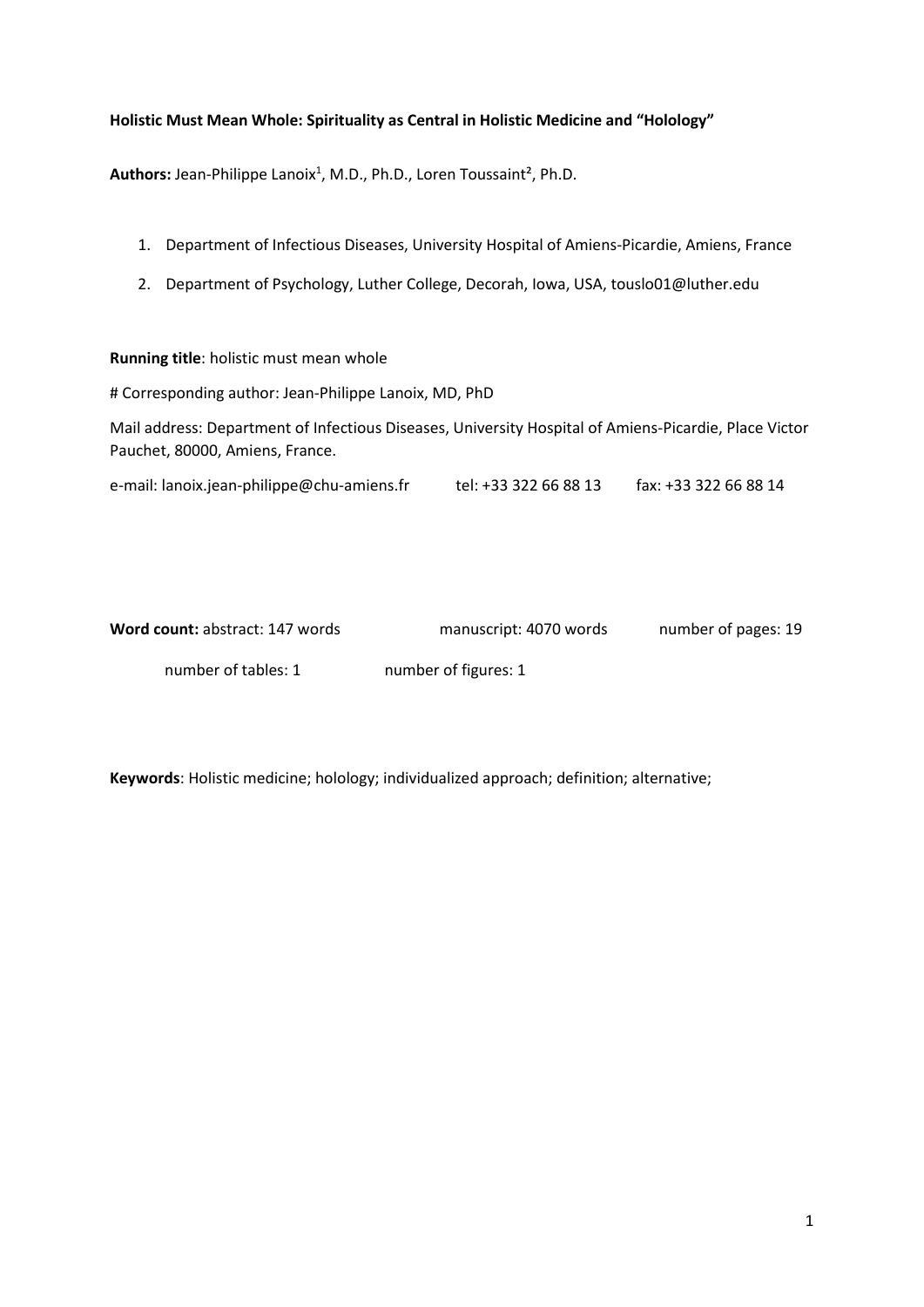## Abstract

Holistic medicine is the art and science of healing that addresses the whole person – body, mind, and spirit. It is a broad discipline containing a vast range of practices that aim at the global health of the patient. Holistic medicine more consistently takes into account spirituality (although not always) and often utilizes group therapy led by trained therapists. One problem is that the words 'holistic' and 'medicine' are not specific, adding to the general confusion on what holistic medicine is. The aim of this review is to describe, as integrative medicine (i.e. both conventional and alternative), what holistic medicine is in everyday life. In light of the current literature, as we found heterogeneous definitions and practices, we will present arguments for the need of a proper terminology, in order to create a system for fully evaluating the patient as a whole – holology.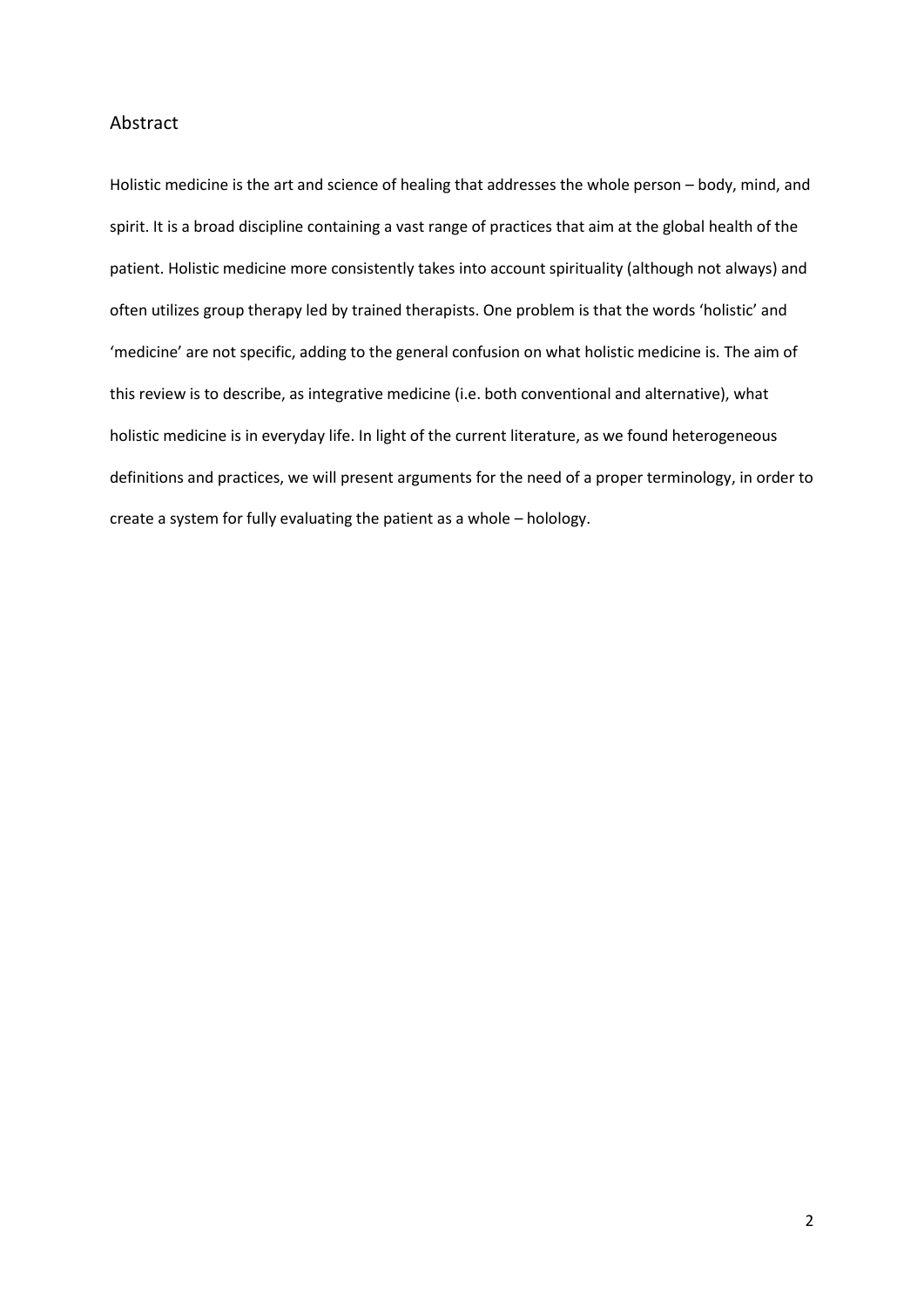#### Introduction

According to the Medical Subject Heading® (MeSH), holistic health is "health as viewed from the perspective that humans and other organisms function as complete, integrated units rather than as aggregates of separate parts". The American Holistic Health Association (AHHA) defines holistic medicine as "the art and science of healing that addresses the whole person – body, mind, and spirit." They add that its practice "integrates conventional and alternative therapies to prevent and treat disease, and most importantly, to promote optimal health."

Although the AHHA definition is a more user-friendly definition, the MeSH definition is closer to the etymology of the word *holistic* and its application to medicine. Indeed holistic comes from the Greek word *holos* which means whole, and holistic medicine could be nothing more than medicine applied to humans as whole units instead of the sum of their organs. The aim of this review is to describe, as integrative medicine (i.e. both conventional and alternative), what holistic medicine is meant to focus on: body, mind, and spirit. In light of the current literature, as we found heterogeneous definitions and practices, we will also present arguments for the need of a proper terminology.

#### History

Hippocrates is the founder of clinical and rational medicine (1), in opposition to his peers who were treating their patients with preconceived ideas such as magic and superstitions. He decided with much compassion and care, as expressed in his oath, to treat patients as whole persons and to help nature in the healing process. In *Epidemics* he described how a doctor should collect information such as his habits, life style, environment, dreams, thoughts, along with the typical signs and symptoms that are well integrated into our daily medical practice (1). As under his impulse and others' influence, modern medicine developed with more rationality and less superstitions. Signs and symptoms became a science (semiology and nosology); technology, data and knowledge accumulated, rendering the discipline impossible to be mastered by one man. At the beginning of the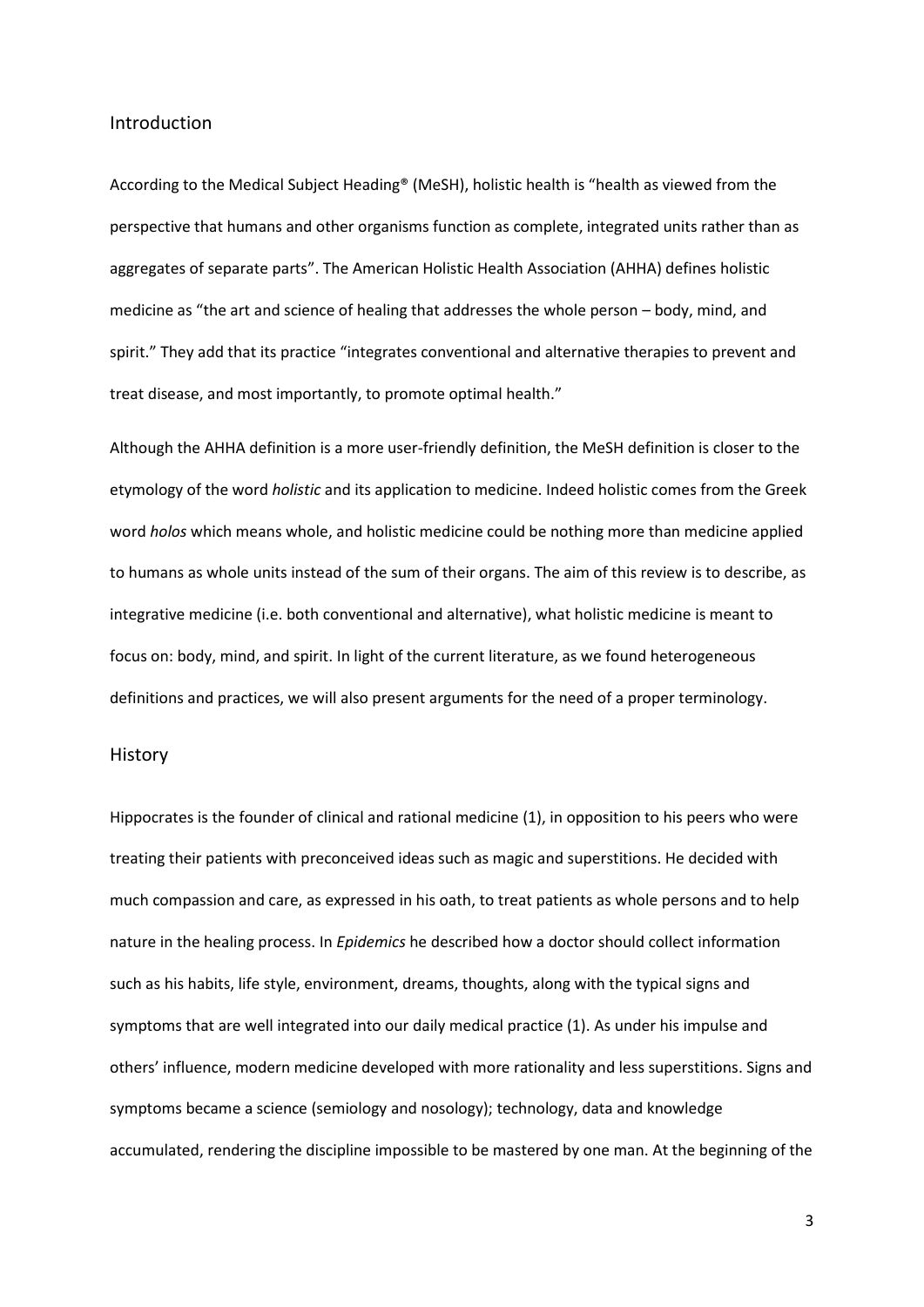past century, medicine was divided into specialties, mostly concerning organs, and each gaining much specificity and technology (in both diagnosis and treatment). Simultaneously, society was developing at the greatest rate ever, with improved technology and sophisticated tools. Freedom was the key result: more time, more travel, easier communication, and the sharing of knowledge. Emancipation from church yoke and family shackles made people more independent and less naïve. Free of mystical beliefs they put all their trust in a Cartesian medicine supposed to answer all their questions.

René Descartes played an unprecedented (and maybe involuntarily) role in this mechanistic view of the human body by describing in his *Traité de l'homme*, the human body as a machine in which God put a soul (2). For him, because each organ has a function that can be rationally explained and all of them are well integrated, the human body was merely an envelope, although a beautiful and complex one. From there we were able to precisely see how each organ works and relates to one another down to the molecular level, but unable to find the soul, we were left only with a machine.

Today several medical specialties can be divided into sub-specialties, where a doctor can excel in his art as the field of knowledge is continuously growing. No medical doctor can pretend to treat every disease by himself. However this very narrowed focus has led to a neglect of the humanity of the patient. The desire to treat and be treated as a whole person regains strength, as the increase in literature on integrative and holistic medicine can testify.

This desire to go back to the source, to a medical practice similar to our Greek ancestor, dates back to the 1920s where it was more about unity or a better patient-doctor relationship; where the origin of the word holism is rooted, engendered at that time by Jan Smuts (3). Medical holism faded during the 1950s along with the generation who promoted it (3), but it returned again in the 1980s unto its current form (4).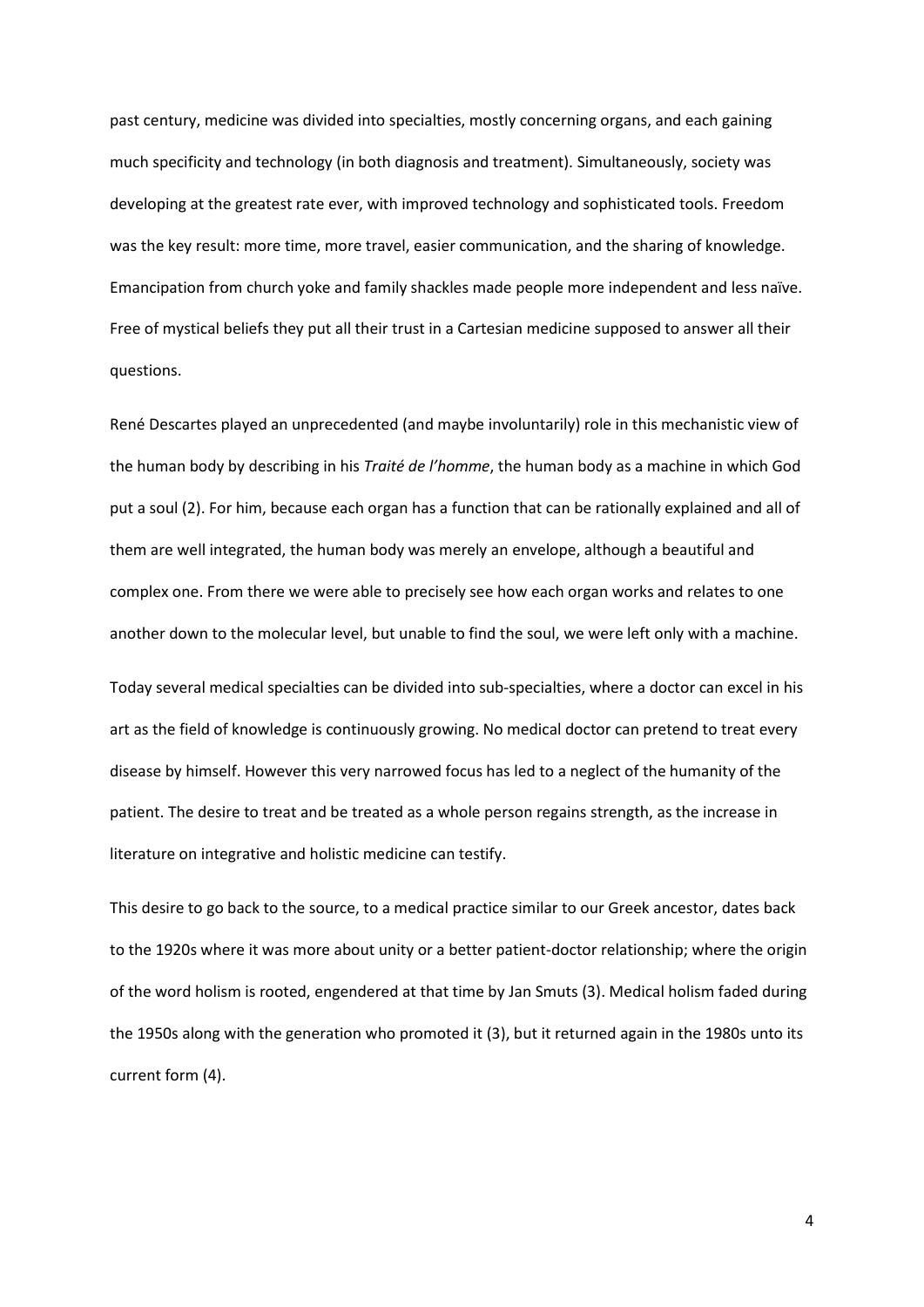#### Integrative medicine or holistic medicine?

The MeSH® thesaurus introduced integrative medicine in 2009 as the "discipline concerned with using the combination of conventional allopathic medicine and alternative medicine to address the biological, psychological, social, and spiritual aspects of health and illness". According to Maizes et al., this discipline emphasizes the importance of therapeutic relationship, focuses on the whole person and their lifestyle, and underlines the importance of healing using all appropriate therapeutic approaches (both conventional and alternative) (5). It tries to build a bridge between the two worlds of conventional and alternative medical systems. Here are a few examples.

The combination of Chinese drugs with hypotensive drugs for hypertension treatment is an example of integrative medicine, (6) as well as more complex care combining lifestyle modification (exercise and diet), external naturopathic applications, homeopathic treatment (7) or forest therapy, horticultural therapy, yoga meditation, and support group therapy (8).

Thus integrative medicine is an emerging and wide discipline, containing a vast range of practices that aim at the global health of the patient with promising results. How, then, is holistic medicine different from integrative medicine?

Holistic medicine is not fundamentally different from integrative medicine according to AHHA definition (that is the art and science of healing that addresses the whole person – body, mind, and spirit). Especially if we consider that its practice "integrates conventional and alternative therapies to prevent and treat disease (…)". And in fact numerous studies claim to do holistic medicine when they actually do only relaxation or imagery (9, 10). When looking at what investigators have in mind when they do holistic medicine, it seems that they more consistently take into account spirituality, although not always (11-13). It also often uses group therapy led by a trained therapist (often a paramedical care worker), although not always (14-16). It mixes in some elements of Buddhism, selflove techniques, resilience and positivism (17, 18). There is not only one manner to do holistic medicine, and as it is, it could hardly be taught as a discipline.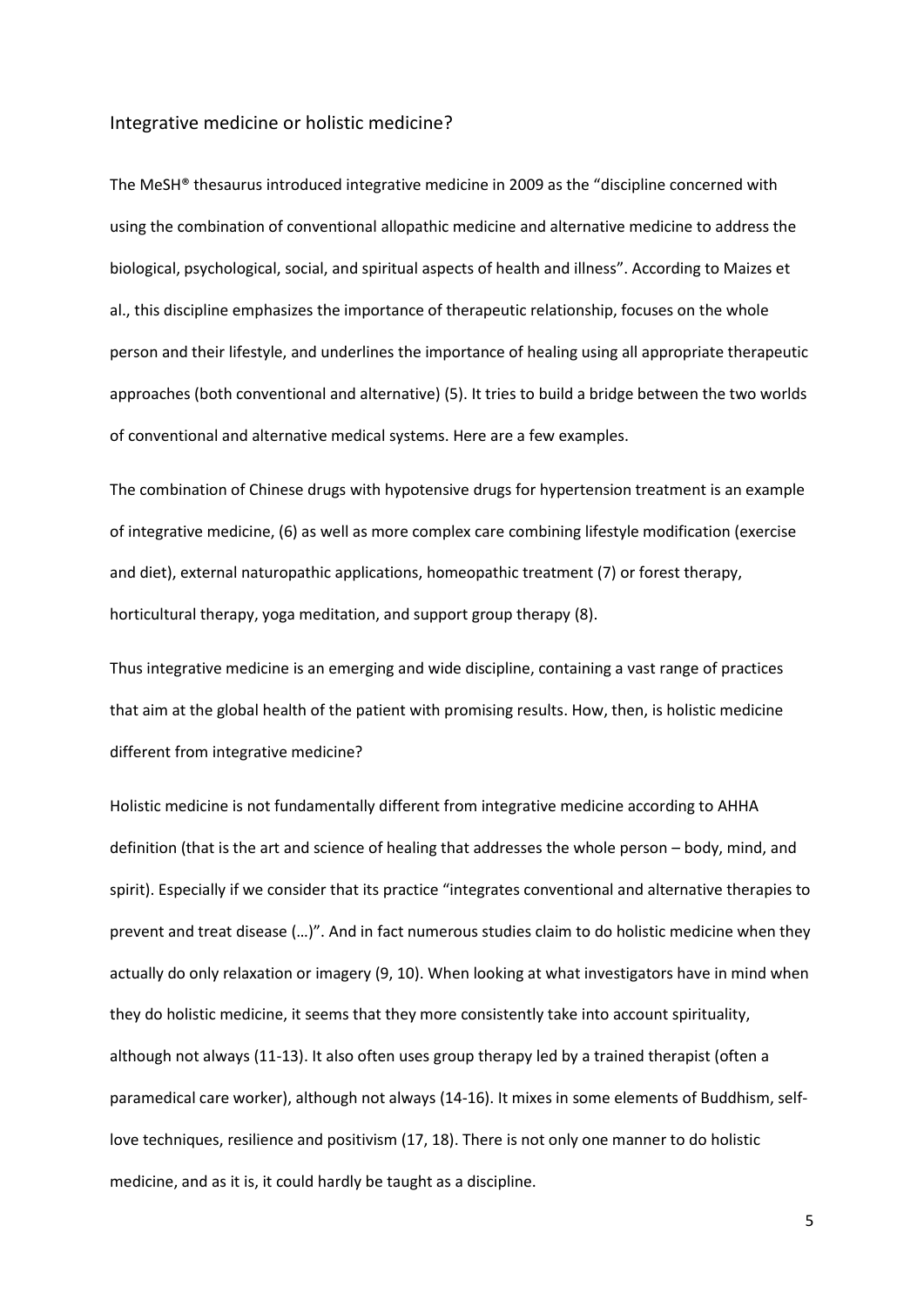Heterogeneous practices of holistic medicine is not the only problem in understanding what holistic medicine is. Because it addresses the whole person, it can be defined as more than the three usual body-mind-spirit components (19). The whole person is: physical (body), psychological (mind), spiritual, sexual, behavioral, social and financial, adding in quality of life into the mix (19). Nevertheless the trichotomist (body, mind, spirit) view is the most common and the easiest to address. It includes the above components of sex and behavior for the body, the social component for the mind, and the components of quality of life and financial could be considered as part of the body and the mind. Being holistic is in itself complex and wide, adding to the complexity of the matter.

One more problem is that neither 'holistic' nor 'medicine' are specific words, and 'medicine' for example can relate to different things such as care (nursing or medical), drugs or therapies, or medical discipline. So holistic medicine can relate to different things. The following examples illustrate the variance for the use of the term 'holistic':

*Holistic nursing* is defined by McEvoy et al. as being aware of nurses' own wholeness and then empowering patients to utilize their inner resources to heal and improve their quality of life (20). This concept is expended in the nurse specialty *parish nursing*, defined (by MeSH®) as the care aiming to bring wholeness and healing to a particular faith community through addressing the health needs of body, mind, and spirit (21).

*Holistic care* is defined by the WONCA Europe (World family doctors. Caring for people association) as "caring for the whole person in the context of his values, family beliefs, family system, culture and socio-ecological situation within the larger community, and considering a range of therapies based on the evidence of their benefits and cost" (22), i.e. taking all the complexities of the patient into account.

*Holistic needs* are self-assessed needs regarding emotional, practical, financial and clinical concerns (23).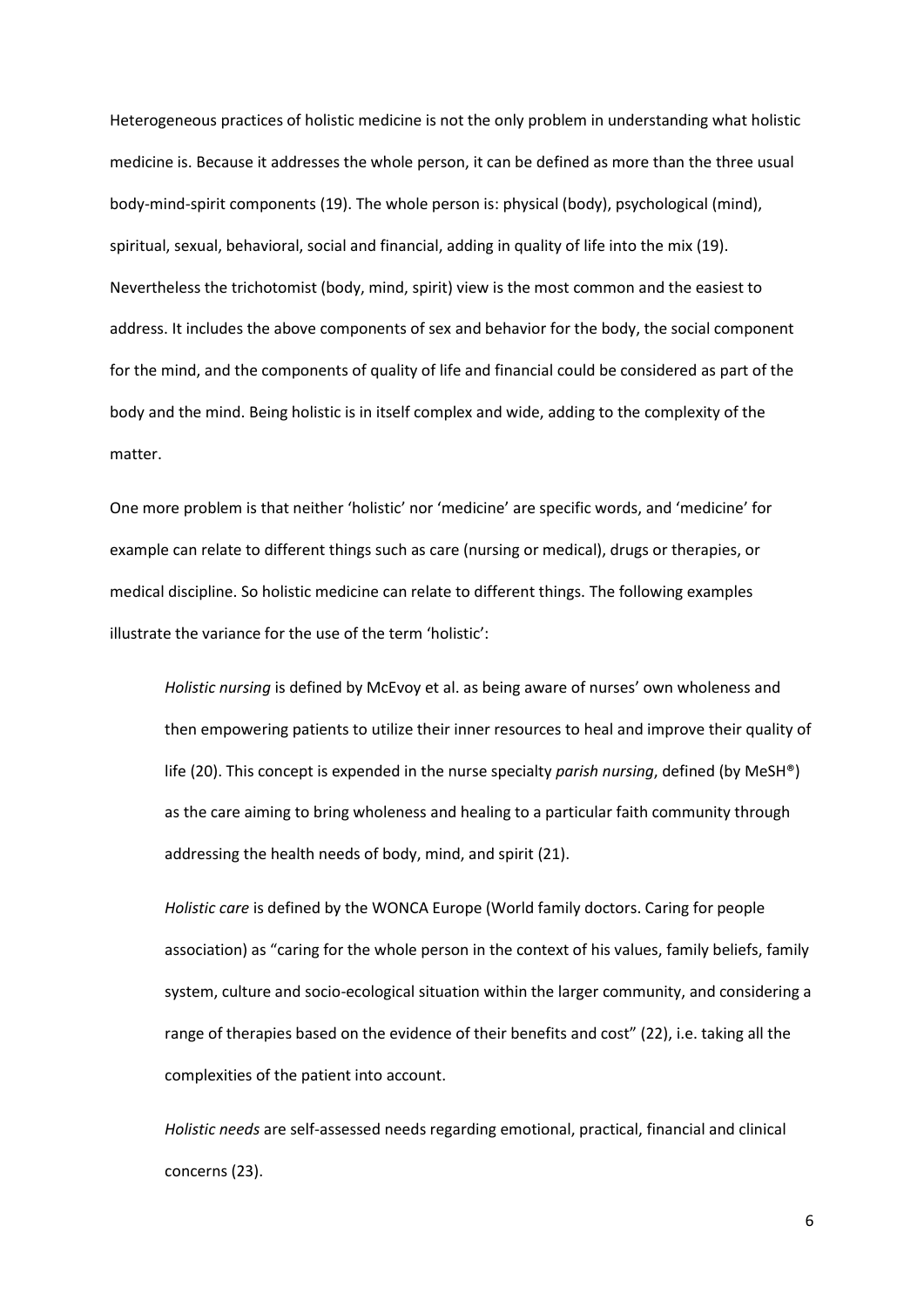These difficulties set aside, definitions of holistic medicine have existed for a long time and several authors tried to remind people how reductionist and oxymoronic it is to call any alternative therapy 'holistic medicine' (24, 25). For Holt et al., holistic care is a cooperation between patient and doctor to achieve optimal health (and well-being) of the whole person in his/her environment regardless of the means (26). For Pietroni, holistic medicine studies the relationship between parts and whole (25). Defending complementary and alternative medicine against 'Western medicine', Janet McKee summarized holistic health as a system taking account of the 'whole', including the physical, mental, spiritual, social and environmental factors related to health (27).

Thus holistic medicine is a remerging concept containing a large and vague range of practices that all aim at the global and whole health of the patient, making the evidence-based medicine of it very difficult to establish, and the lasting effect of it hard to prove. And because holistic health is more of a concept (or a philosophy to paraphrase Holt (26)) than a science, there is no clear rule defining when body-mind-spirit approaches are holistic and when they are not. This adds to the confusion, not so much for clinicians, but for the researchers. If there is not clear understanding of how holistic medicine is done, researchers will not be able to compare their work and expand evidence-based medicine for this area.

## Research in holistic medicine

Is there any benefit in treating patients as a whole instead of "standard of care"? What benefit do we measure? How do we measure it? What benefit is meaningful and significant for clinical practice, and mainly for patients' everyday life?

The following examples illustrate the difficulties of research in holistic medicine. Numerous trials addressed chronic diseases such as depression and cancer (especially breast cancer): quality of life and/or wellbeing is the most frequent outcome measured (17, 28-33); pain improvement or any symptom improvement is the common outcome measure for painful chronic diseases such as fibromyalgia (28). Because clinical trials in holistic medicine study subjective symptoms, quantified by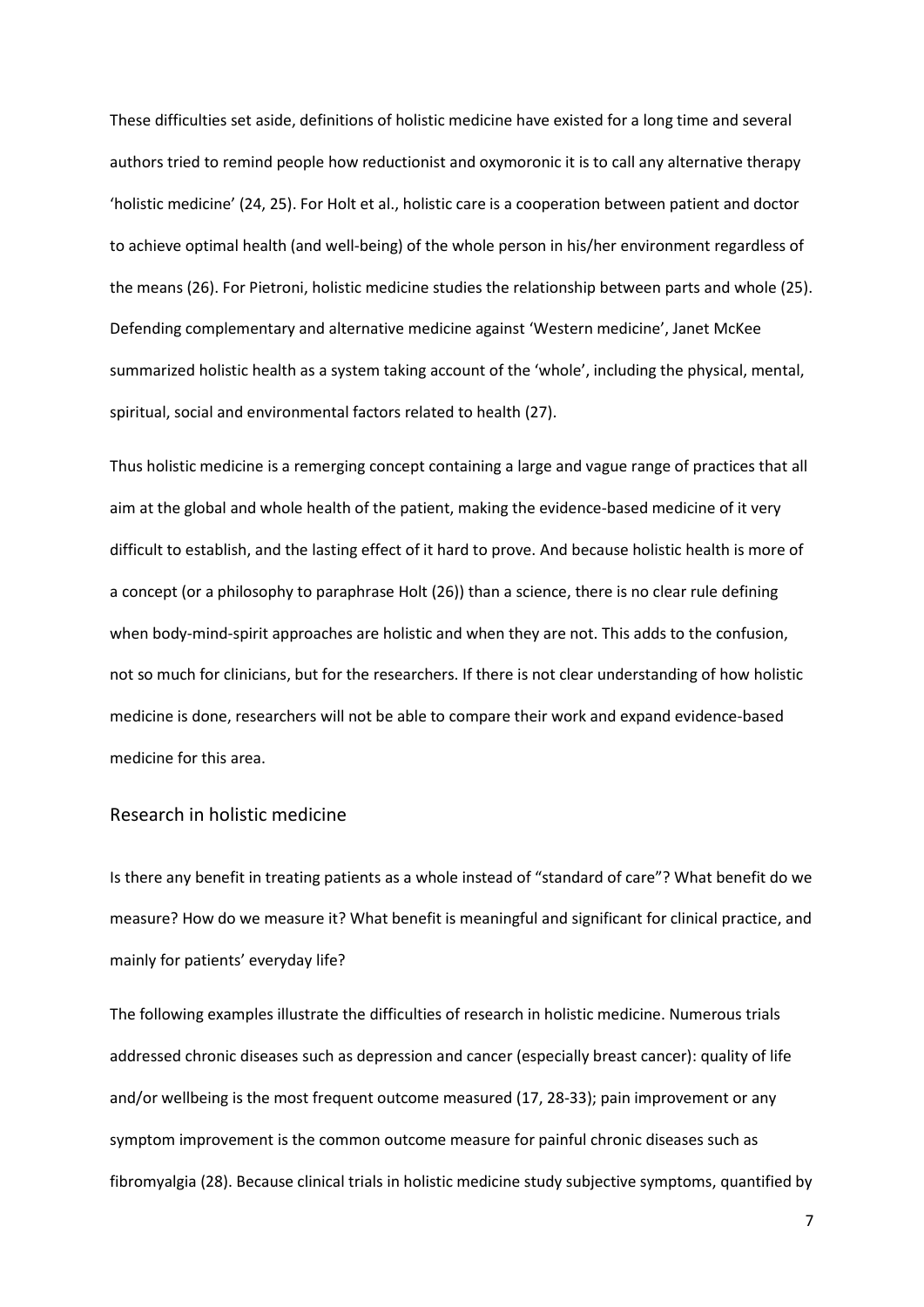scales, the quality of the studies heavily depends on the choice of the scale and it's reliability (across items and over time) and validity (does it measure what I want it to measure?), as underlined by Mytko or Koenig (34, 35). Thus, some often-used scales might not measure spirituality rightly (35). Furthermore because results are subjective they might appear less important than cure rate or mortality reduction. However in holistic medicine it is precisely the patient perception that counts (reduction of pain, increase in well-being, etc.). So if the patient feels better and is highly satisfied does it matter that the effect size of holistic medicine is not that large? (36) To avoid the waste of care workers' and patients' time, research efforts should focus on finding the responsive patients (i.e. patients for whom holistic approach will work the best) and the best patient-method match (i.e. what complementary and alternative methods will better fit the patient's needs).

Responsive patients might be patients suffering with chronic diseases for which allopathic medicine failed to help them, looking for alternative medicine, believing in complementary medicine, trusting the care providers, etc. (37, 38) All these factors need to be addressed in clinical studies to identify the best indications for integrative medicine. Similarly it would be naïve to assume that any complementary and alternative technique would be equivalent for a given disease, and comparative studies of different techniques for the same indication are deeply needed.

Lack of precise definition of holistic medicine is a limitation in clinical practice and also in research. However there is one more problem: how to address spirituality? Indeed from the beginning we spoke about integrating spirituality in care, but we didn't say what it was referring to and, as we will see now, it would be a blunder to assume that we know what it is.

# Body, mind and spirit theory

Throughout all history, humans believed in invisible and/or supernatural beings, and health was indivisible from religion. In this history of medicine the location of the will and emotion was a mystery for a long time (1). René Descartes, in the  $17<sup>th</sup>$  century, clearly divided human beings into two parts: the mind, where thoughts are located which one cannot doubt of (*cogito, ergo sum*), and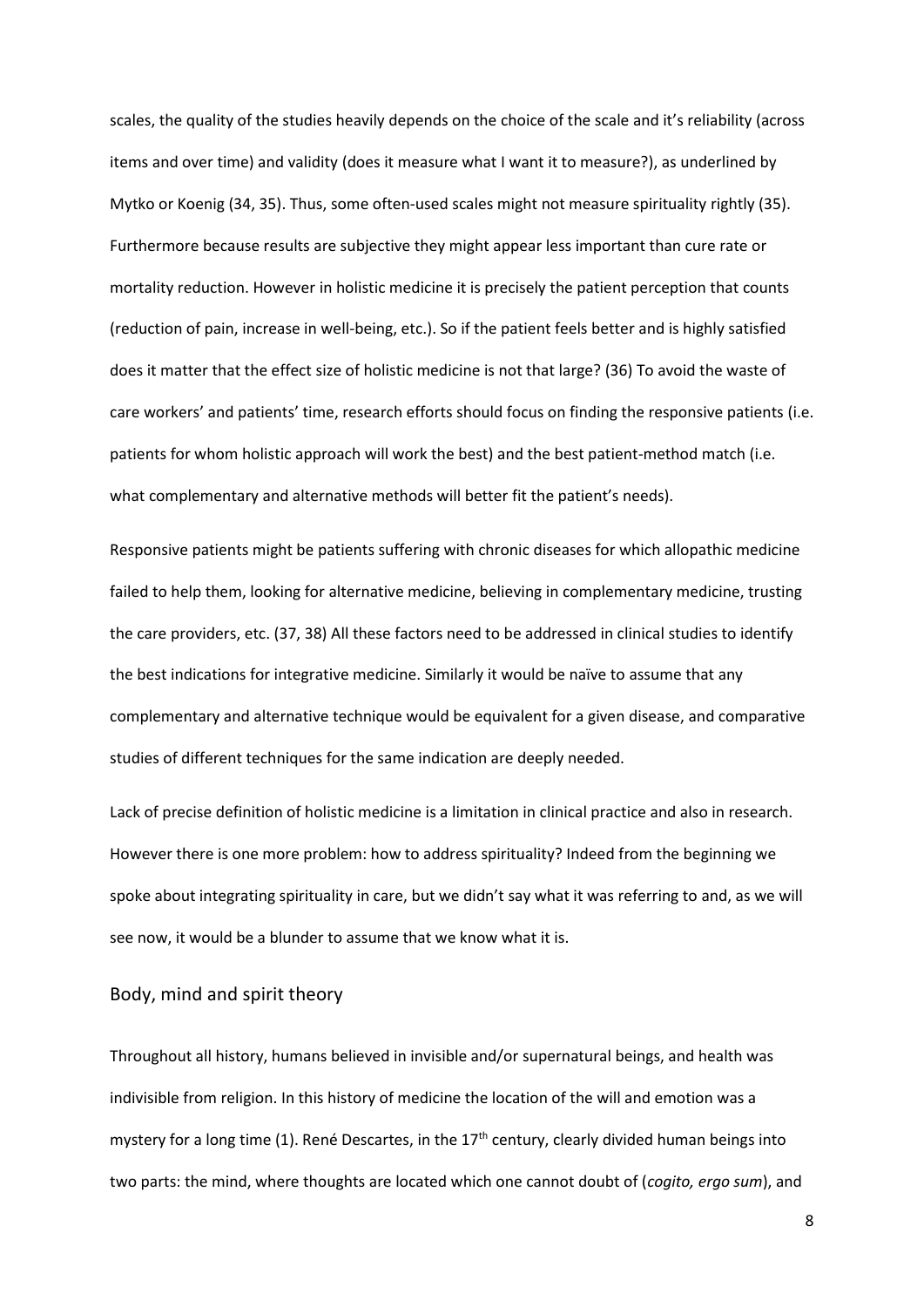the body, the physical part which can be doubted of (1). Defenders of a more unified vision, called monism, like Spinoza and others, were arguing against this dualism claiming that mind and body either were derived from the substance (neutralism) or were simply the same substance (mentalism or physicalism, where mentalism states that the body is an illusion and physicalism states that the mind is matter with a special organization). Eventually monism lost ground to dualism. Consequently we witness until today in our daily practice of medicine the inheritance of the "Cartesian split" (dualism) as perfectly stated by Damasio in Descartes' error (39): "*The Cartesian split pervades both research and practice. As a result, the psychological consequences of diseases of the body proper, the so-called real diseases, are usually disregarded and only considered on second thought. Even more neglected are the reverse, the body-proper effects of psychological conflict.(…) The Cartesian-based neglect of the mind in Western biology and medicine has had two major negative consequences. The first is in the realm of science. The effort to understand the mind in general biological terms has been retarded by several decades (…)The second (...) has to do with the effective diagnosis and treatment of human disease. (…) A distorted view of the human organism, combined with the overwhelming growth of knowledge and the need for subspecialization, conspires to increase the inadequacy of medicine rather than reduce it. (…) I even suspect that the success of some "alternative" forms of medicine, especially those rooted in nonwestern traditions of medicine, is probably a compensatory response to the problem. (…) [This success] is a symptom of public dissatisfaction with traditional medicine's inability to consider humans as a whole, then this dissatisfaction is likely to grow in the years ahead, as the spiritual crisis of Western society deepens*".

After Descartes, in the early 19<sup>th</sup> century psychiatry and psychology took care of diseases of the psyche, while priest, pastors, counselors, spiritual advisors, etc., kept doing what they always did: taking care of spiritual well-being or more accurately of our spiritual crisis.

Aware of this ostracism of the spirit, several attempts to reintroduce spirituality in healthcare have been tried, not always successfully. The World Health Organization published a traditional medicine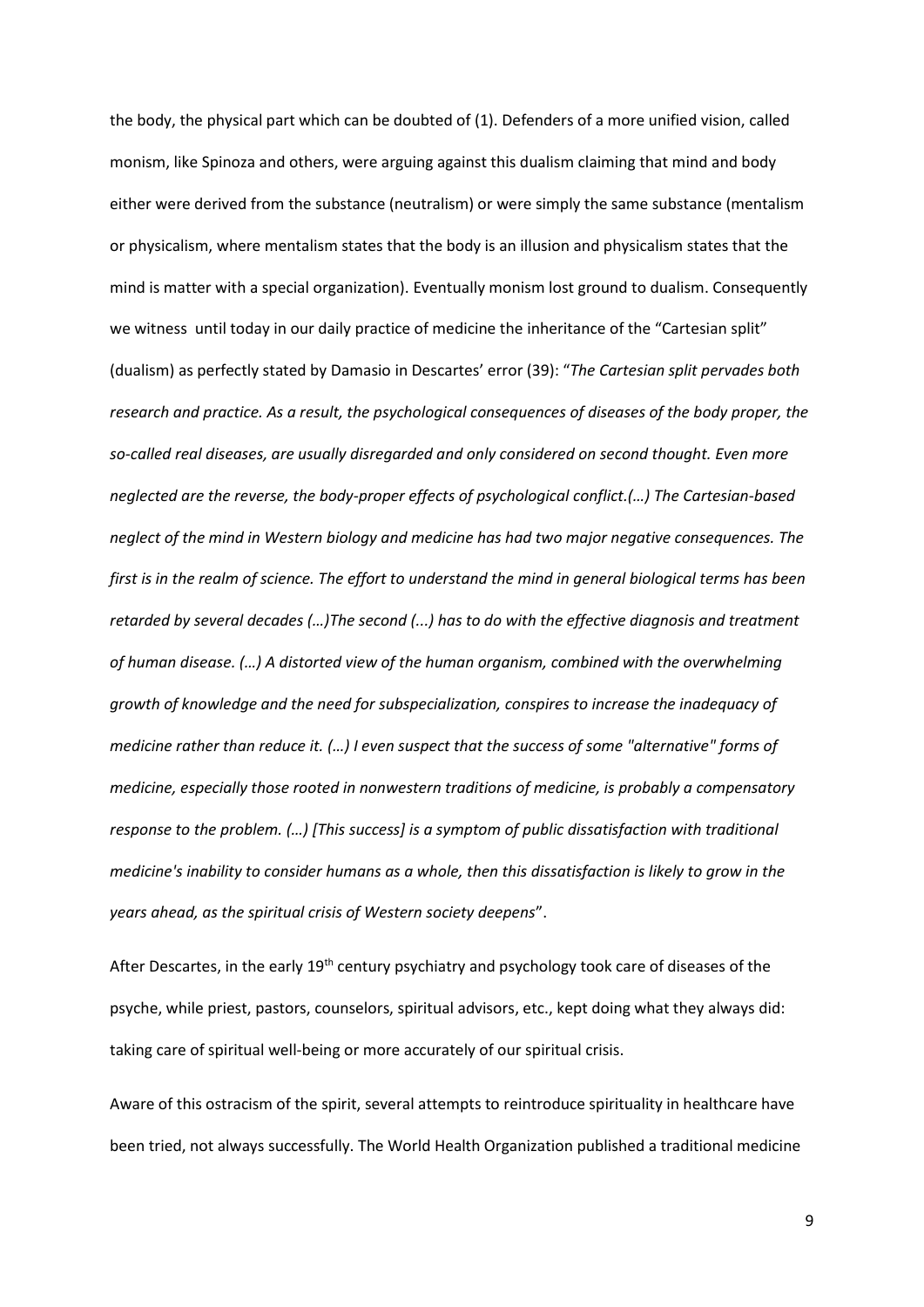strategy starting in 2002, and renewed since to promote the development of complementary and alternative medicine (CAM) (40). However they did not specifically promote spiritual care or bodymind-spirit approaches; it is just part of a global strategy to increase health. Luskin describes integral practices as combination methods that work with body, mind and spirit both sequentially and simultaneously (41). However most of the techniques used, although efficient, did not permeate our Western culture and medical practice even today.

Body and mind components are easily and intuitively included in holistic care, however inclusion of a spiritual part is less natural, as published by Harbinson et al. By questioning 287 students and 54 staff members they found that >90% agreed that whole person medicine included physical, psychological and social components but only 60% agreed with adding the spiritual component.

Are we spiritual beings? Do we have a spiritual component? If so, what does science say about it? And why is it not more acknowledged?

Spirituality is defined by Merriam-Webster® dictionary (adopted by MeSH®) as the sensitivity or attachment to religious values, or to things of the spirit as opposed to material or worldly interests. Ventegodt *et al.,* defined spiritual well-being as the experience of being an integrated and happy part of the world, excluding the immaterial part of it, whereas Mitko *et al.* defined it more as a search for the sacred or divine through any life experience or route (34). The PDQ Supportive and Palliative Care Editorial Board summarized the definition of spirituality into the following feelings: a sense of meaning, peace, faith and connectedness to others or to God (42). This renders spirituality as being accessible to anybody, even atheists. These disparate definitions illustrate the difficulty of defining spirituality and foremost, the evolution of the perception of spirituality from the traditional religious view to a more tautological modern view (35). In addition, the Guidelines for Spiritual and Religious Care in the NHS in Scotland provides, if not a clear definition of spirituality, a clear understanding of what spiritual care should be (43). Given in a one-to-one relationship, "it is completely person-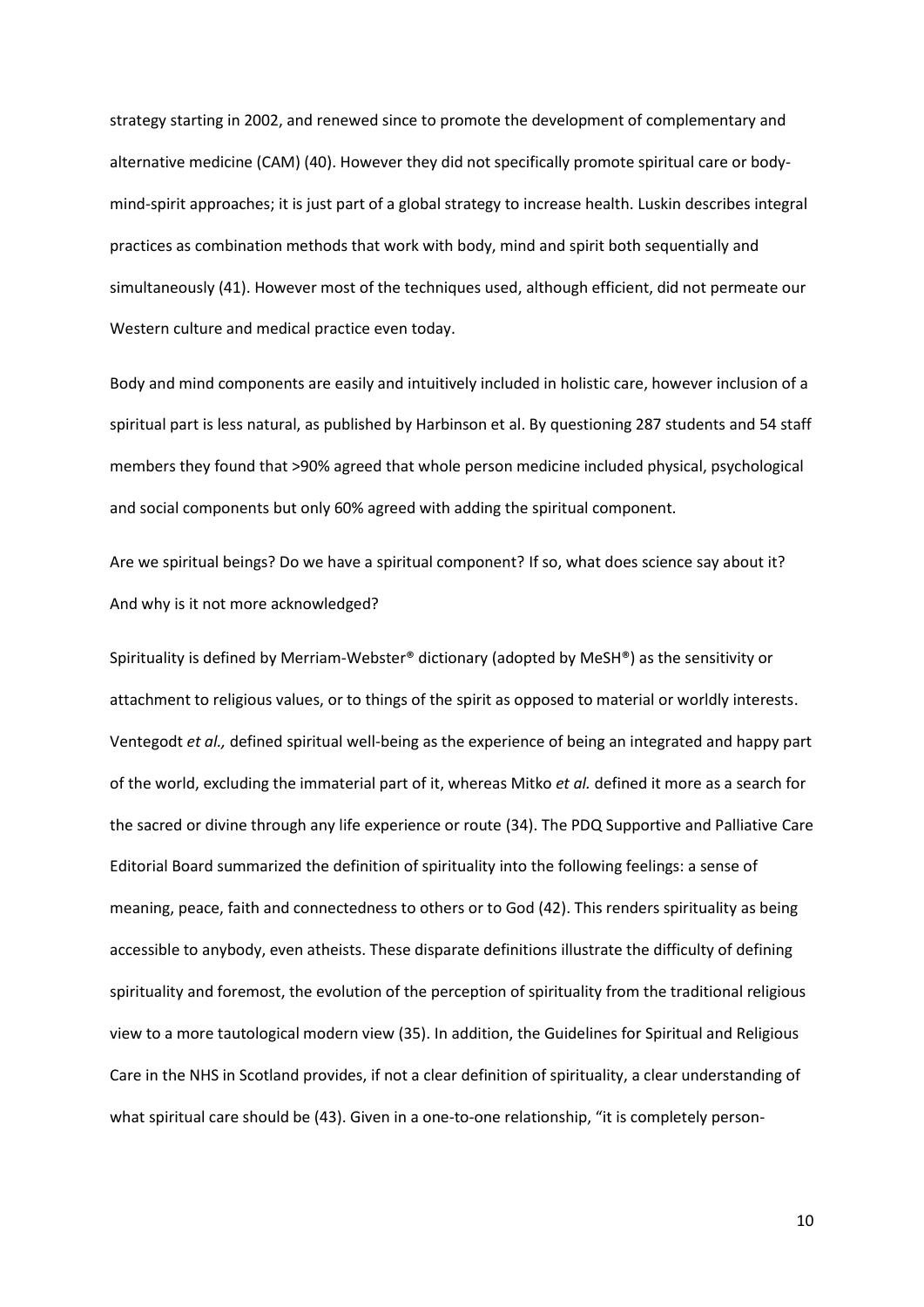centered and makes no assumptions about personal conviction or life orientation". They suggested that spiritual care is not always religious whereas religious care should always be spiritual.

When asked about their need of spiritual support during care, cancer patients had mixed feelings: some were enthusiastic while other found it useless because they already had the support they needed (44). Furthermore some patients might be hesitant to raise spiritual concerns with their medical doctors and conversely health care providers might be ambivalent and even uncomfortable in addressing this subject (42, 45).

It is needless to say that as long as there will be religious people on Earth, holistic medicine should consider, at least for them, taking care of the spiritual needs and well-being of these patients. Something that is already done in palliative care (43, 46) where even prayer in most cases is welcome (47).

### Role of spirituality in holistic health

There are numerous studies evaluating spirituality-related interventions (meditation, family support, self-forgiveness…) (42, 48-50) mostly in cancer patient settings. The fact that increased spiritual wellbeing in cancer patients is beneficial does not need to be proven anymore (41, 42). Indeed high levels of spiritual well-being in this setting are positively correlated with physical and mental health, with stress coping and inversely correlated with depression (42). Data in non-cancer patients are less abundant. And several studies did not find any benefit in spiritual intervention depending on outcomes, interventions and patient diseases (51-54).

## Holology

As one sees the value of addressing the body, mind, and spirit, how do we diagnose, treat and evaluate them holistically in outpatient consultation? In the current state of the art it is either impossible to perform standardized research on the matter or to see outpatients in consultation. As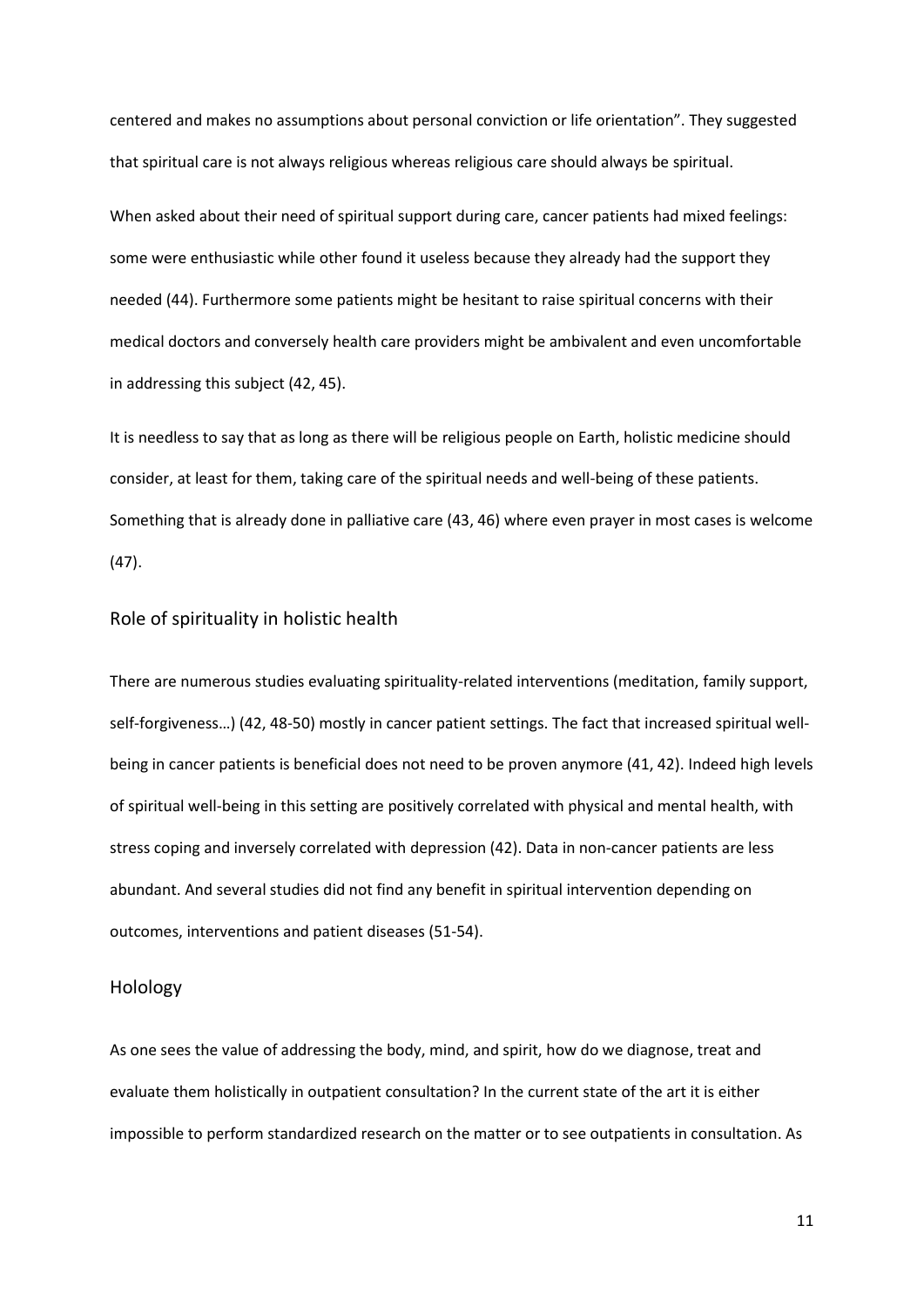we saw the definitions are too vast, the care provided is too dissimilar and the time allowed for a patient in the outpatient settings is currently too short.

Our solution for the above is the creation of a systematic approach to treat this triune unit in the outpatient setting: holology (from the Greek words *holos* (whole) and *logos* (study)). This medical systematic approach is dedicated to the study and treatment of the whole 'body-mind-spirit' unit and their interactions, complexities and complementarities, where the spirit is the invisible part of human beings of which its purpose is to connect with immaterial worlds.

Holology has the advantages to clarify the who, when, where but not the how. Who does practice holology? Any medical doctor can practice holology if he or she desires to practice integrative medicine; is aware of the interactions of body, mind and spirit; and is willing to help the patient find balance (i.e. health) (Figure 1). Also any patient desiring to be treated as an indivisible unit may request a consult for holology. When and where do these medical doctors practice holology? During an outpatient consultation, wherever that takes place; it might also be done with inpatient consultation where time is not an issue but the patient's health might prevent some of the complementary approaches. Regarding the how, because of the setting of the consultation, one aspect of "how does a medical doctor do holology?" is that it is done in a one-to-one relationship allowing more personalization of the care and better adaptation to the needs. Any discomfort in addressing spiritual well-being is automatically removed by the context of the consultation, because both the patient and the doctor know that this aspect of the person must and will be addressed, as simple as it is to address gynecological problems during a gynecology consultation. This definition also allows for a more straightforward and consensual approach in research. It will allow reproducible and comparable standardized studies.

In our experience, holology is a systematic approach of body, mind and spirit during a single consultation in regard of diagnosis and treatment (see Table 1). As usual the medical doctor will evaluate any physical symptom for differential diagnoses [body], he will also carefully retrieve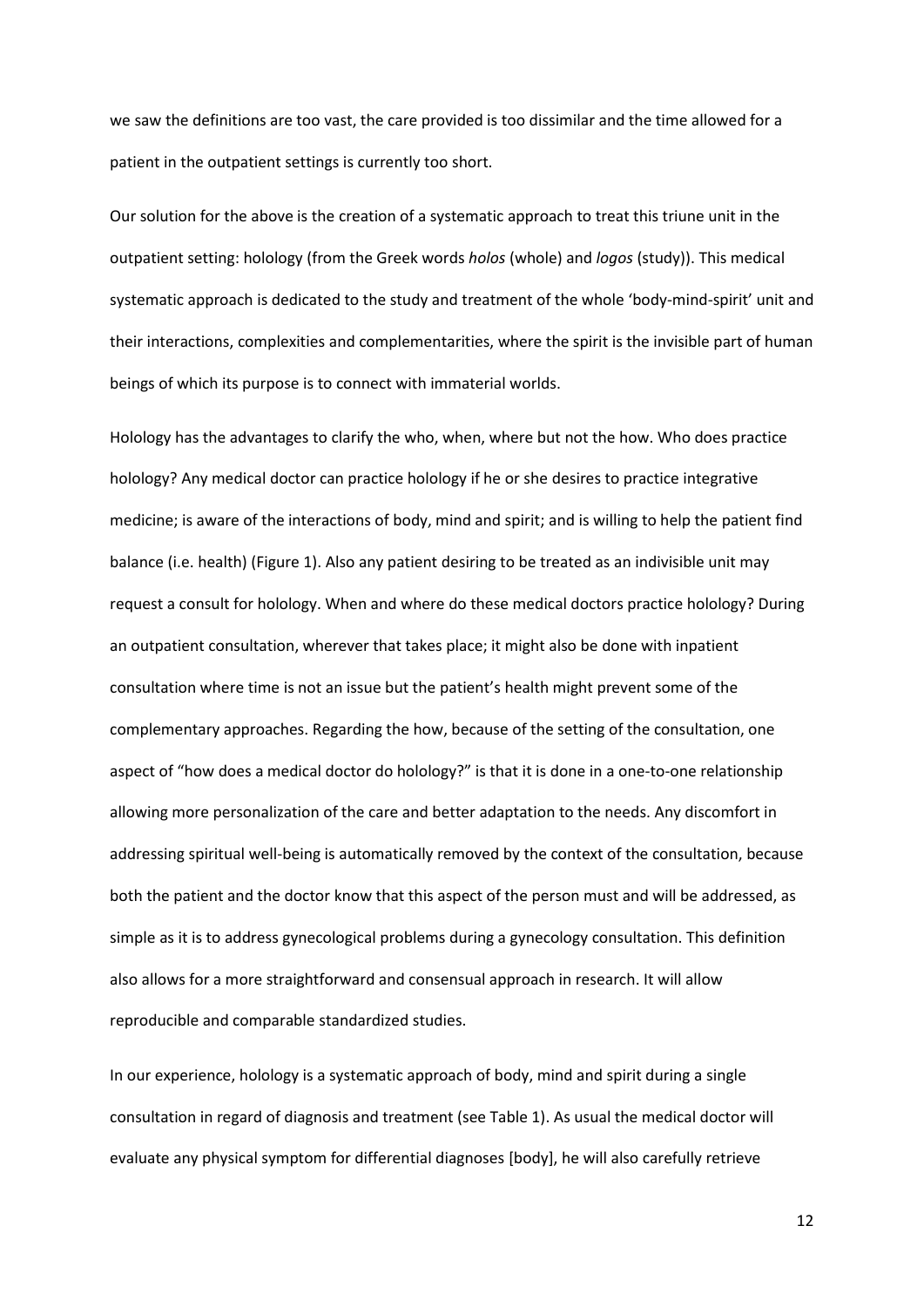potential emotional wounds causing hatred, broken relationships, personal strengths and vulnerabilities [mind] and finally, he will evaluate the beliefs, religious commitment and spiritual well-being of the patient, and past spiritual experiences good or bad [spirit]. To treat the patient's body the doctor will use his knowledge in allopathic medicine to rapidly relieve physical symptoms and add complementary medicine (naturopathy, homeopathy, therapeutic touch, music therapy, etc.) to perfect his art. To ease the patient's mind he will use his empathy accompanied with gratefulness and forgiveness approaches, (41, 55, 56) but also meditation, breathing and relaxation exercises. To address the patient's spiritual needs the practitioner might use counseling, prayer, spiritual meditation, chant, etc. depending on his skills, preferences and own beliefs as well as the patient's ones. As any medical doctor, the holologist "will not be ashamed to say 'I know not' nor will (he) fail to call in (his) colleagues when the skills of another are needed for a patient's recovery" as he swore by the Hippocratic Oath. And help he will need: from other specialists, psychiatrists or spiritual guides (or chaplains, pastors, priest, etc.).

The holologist believes that any wound to any part of the "human unit" affects any or all parts of this unit and causes a loss of balance (manifested as a disease, a symptom or an uneasiness) as suggested by Waldfogel et al. (57) (Figure 1). Similarly any improvement of any part will improve the whole unit (and restore a part or all of the balance). Thus he will offer choices to the patient, empowered by their preferences, beliefs, and life style, from a panel of allopathic, complementary medicines and spiritual care. As above mentioned, although a lot of research still needs to be done to know exactly in what circumstances which treatment is better appropriate, a lot can already be done.

Finally one must evaluate his own work to improve patient care both in research and in daily practice. First of all, harmlessness and patient satisfaction are probably the most important (36). Then improvement in the initial symptoms are mandatory, so adapted and validated scales when they exist should be used (pain, mood, mobility, fatigue …). Finally improvement in the general and spiritual well-being should be evaluated, with the precautions already cited.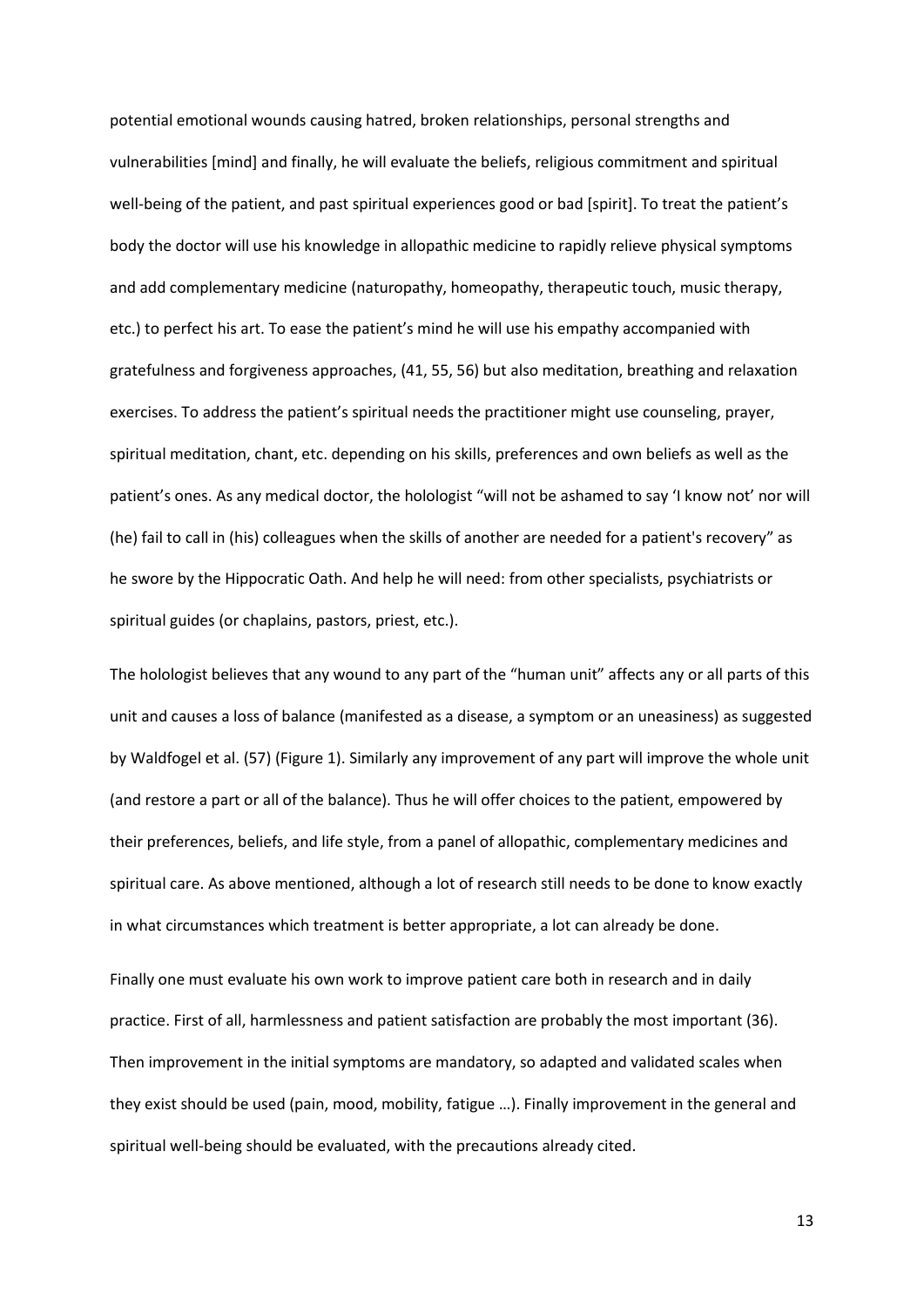Holology is not holistic per say in the philosophical sense of it, and one would probably say that it is reductionist and he would probably be right. Holology does not have the pretention to cover all the social, environmental, historical aspects of the patient and even less to change it, but it tries to address in a consultation the whole patient without omitting mind and soul in the midst. It tries to empower him/her to change his/her environment… It also allows for a comparable method of doing body-mind-soul medicine and hopefully standardized methods for researchers in holistic care.

# Conclusion

In conclusion, we reviewed a disparate literature on holistic medicine showing, once again, the need for a more consensual definition. However we provided a new approach for holistic care in medical practice, with clear objectives, settings and approaches: holology. As a new and simple definition, it allows for a more systematic, a more personal and a more candid approach. More systematic because one person only addresses and apprehends patient's wholeness and has the full picture of his body, mind and spirit. More personal because it is in a one-to-one consultation and allows for more privacy. And more candid because everybody in the room knows that spiritual matters will be addressed. A lot of clinical and research work has yet to be done in this area.

Authors: All research done by the authors

Financial support: no

Conflict of interest: none

Acknowledgment: the author thanks Drs. David Mueller and Harald Walach for their input in the manuscript.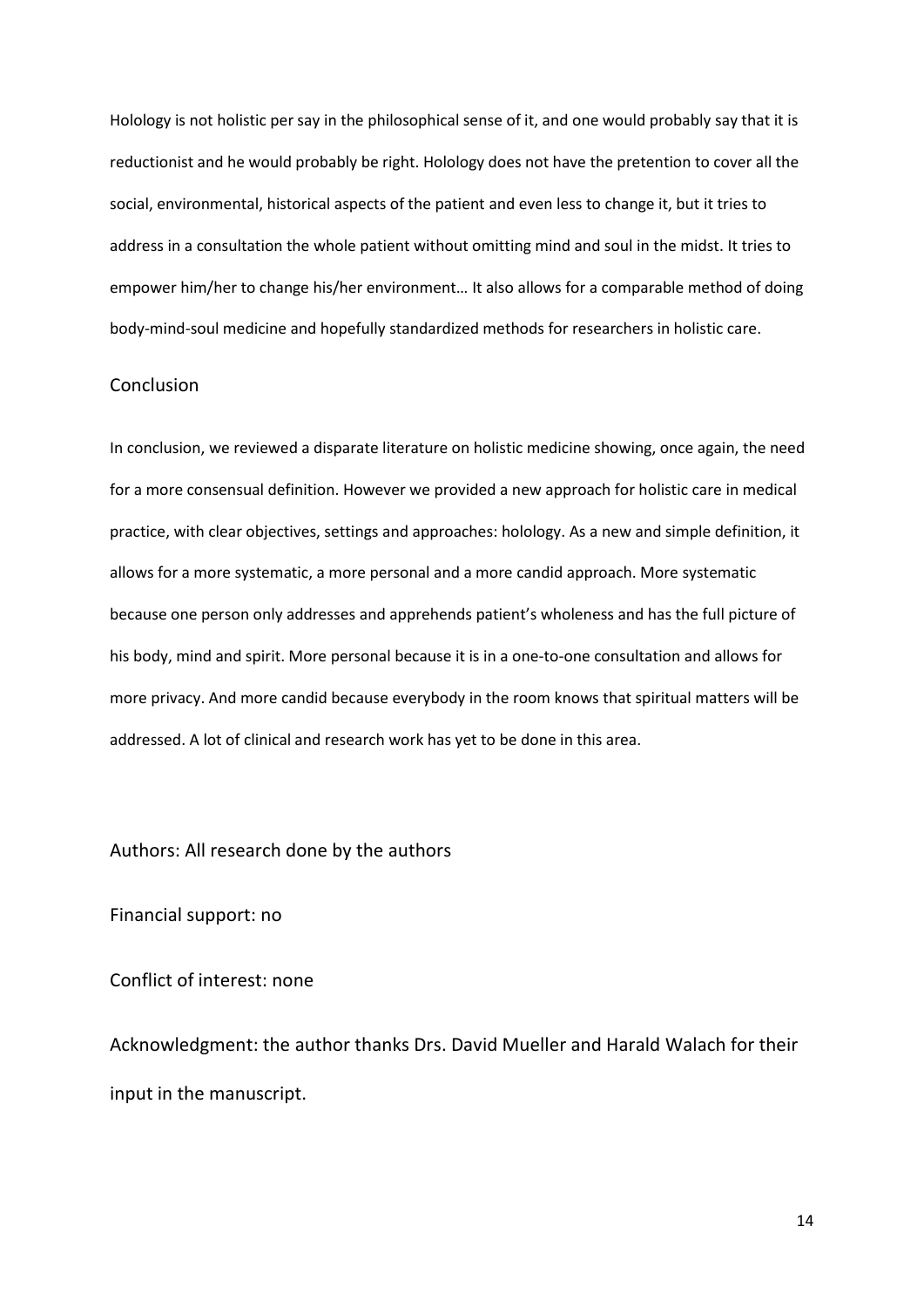### References

- 1. Dachez R. 2008. Histoire de la médecine de l'antiquité au XXem siècle., First ed, Paris.
- 2. Descartes R. 1664. Traité de l'Homme. Arvensa.
- 3. Lawrence C WG. 1998. Greater than the parts: holism in biomedicine 1920–1950., New York.
- 4. Berliner HS, Salmon JW. 1980. The holistic alternative to scientific medicine: history and analysis. Int J Health Serv 10:133-47.
- 5. Maizes V, Rakel D, Niemiec C. 2009. Integrative medicine and patient-centered care. Explore (NY) 5:277-89.
- 6. Chen X, Cheng GS, Fan JM. 2015. [Treatment of Level 2 Hypertension by Diagnosis and Treatment Program of Integrative Medicine: a Multi-centre, Randomized Controlled Trial]. Zhongguo Zhong Xi Yi Jie He Za Zhi 35:801-5.
- 7. Teut M, Schnabel K, Baur R, Kerckhoff A, Reese F, Pilgram N, Berger F, Luedtke R, Witt CM. 2013. Effects and feasibility of an Integrative Medicine program for geriatric patients-a cluster-randomized pilot study. Clin Interv Aging 8:953-61.
- 8. Nakau M, Imanishi J, Watanabe S, Imanishi A, Baba T, Hirai K, Ito T, Chiba W, Morimoto Y. 2013. Spiritual care of cancer patients by integrated medicine in urban green space: a pilot study. Explore (NY) 9:87-90.
- 9. Jallo N, Cozens R, Smith MW, Simpson RI. 2013. Effects of a guided imagery intervention on stress in hospitalized pregnant women: a pilot study. Holist Nurs Pract 27:129-39.
- 10. Orsal O, Alparslan GB, Ozkaraman A, Sönmez N. 2014. The effect of relaxation exercises on quality of sleep among the elderly: holistic nursing practice review copy. Holist Nurs Pract 28:265-74.
- 11. Portillo MC, Cowley S. 2011. Working the way up in neurological rehabilitation: the holistic approach of nursing care. J Clin Nurs 20:1731-43.
- 12. Peterson JA, Ward-Smith P. 2012. Choose to Move for Positive Living: physical activity program for obese women. Holist Nurs Pract 26:120-8.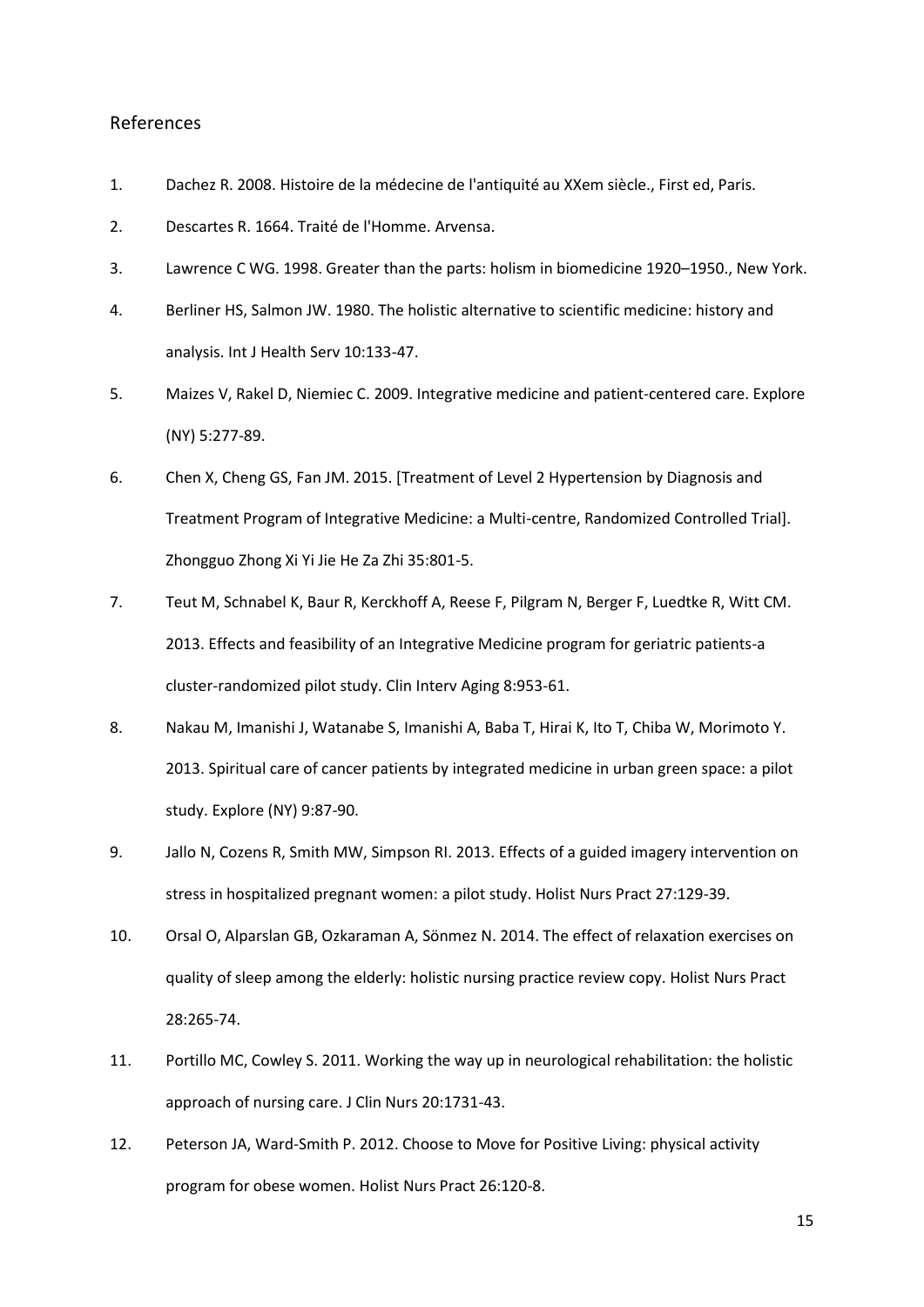- 13. Bains GS, Berk LS, Lohman E, Daher N, Petrofsky J, Schwab E, Deshpande P. 2015. Humors Effect on Short-term Memory in Healthy and Diabetic Older Adults. Altern Ther Health Med 21:16-25.
- 14. Buckingham S, Kendall M, Ferguson S, MacNee W, Sheikh A, White P, Worth A, Boyd K, Murray SA, Pinnock H. 2015. HELPing older people with very severe chronic obstructive pulmonary disease (HELP-COPD): mixed-method feasibility pilot randomised controlled trial of a novel intervention. NPJ Prim Care Respir Med 25:15020.
- 15. McPherson F, McGraw L. 2013. Treating generalized anxiety disorder using complementary and alternative medicine. Altern Ther Health Med 19:45-50.
- 16. Koenig HG, Pearce MJ, Nelson B, Shaw SF, Robins CJ, Daher NS, Cohen HJ, Berk LS, Bellinger DL, Pargament KI, Rosmarin DH, Vasegh S, Kristeller J, Juthani N, Nies D, King MB. 2015. Religious vs. conventional cognitive behavioral therapy for major depression in persons with chronic medical illness: a pilot randomized trial. J Nerv Ment Dis 203:243-51.
- 17. Sreevani R, Reddemma K, Chan CL, Leung PP, Wong V, Chan CH. 2013. Effectiveness of integrated body-mind-spirit group intervention on the well-being of Indian patients with depression: a pilot study. J Nurs Res 21:179-86.
- 18. Chan C, Ho PS, Chow E. 2001. A body-mind-spirit model in health: an Eastern approach. Soc Work Health Care 34:261-82.
- 19. Ventegodt S, Kandel I, Merrick J. 2007. First do no harm: an analysis of the risk aspects and side effects of clinical holistic medicine compared with standard psychiatric biomedical treatment. ScientificWorldJournal 7:1810-20.
- 20. McEvoy L, Duffy A. 2008. Holistic practice--a concept analysis. Nurse Educ Pract 8:412-9.
- 21. Wordsworth H, Moore R, Woodhouse D. 2016. Parish nursing: a unique resource for community and district nurses. Br J Community Nurs 21:66, 68, 70-4.
- 22. Van Royen P, Beyer M, Chevallier P, Eilat-Tsanani S, Lionis C, Peremans L, Petek D, Rurik I, Soler JK, Stoffers HE, Topsever P, Ungan M, Hummers-Pradier E. 2010. The research agenda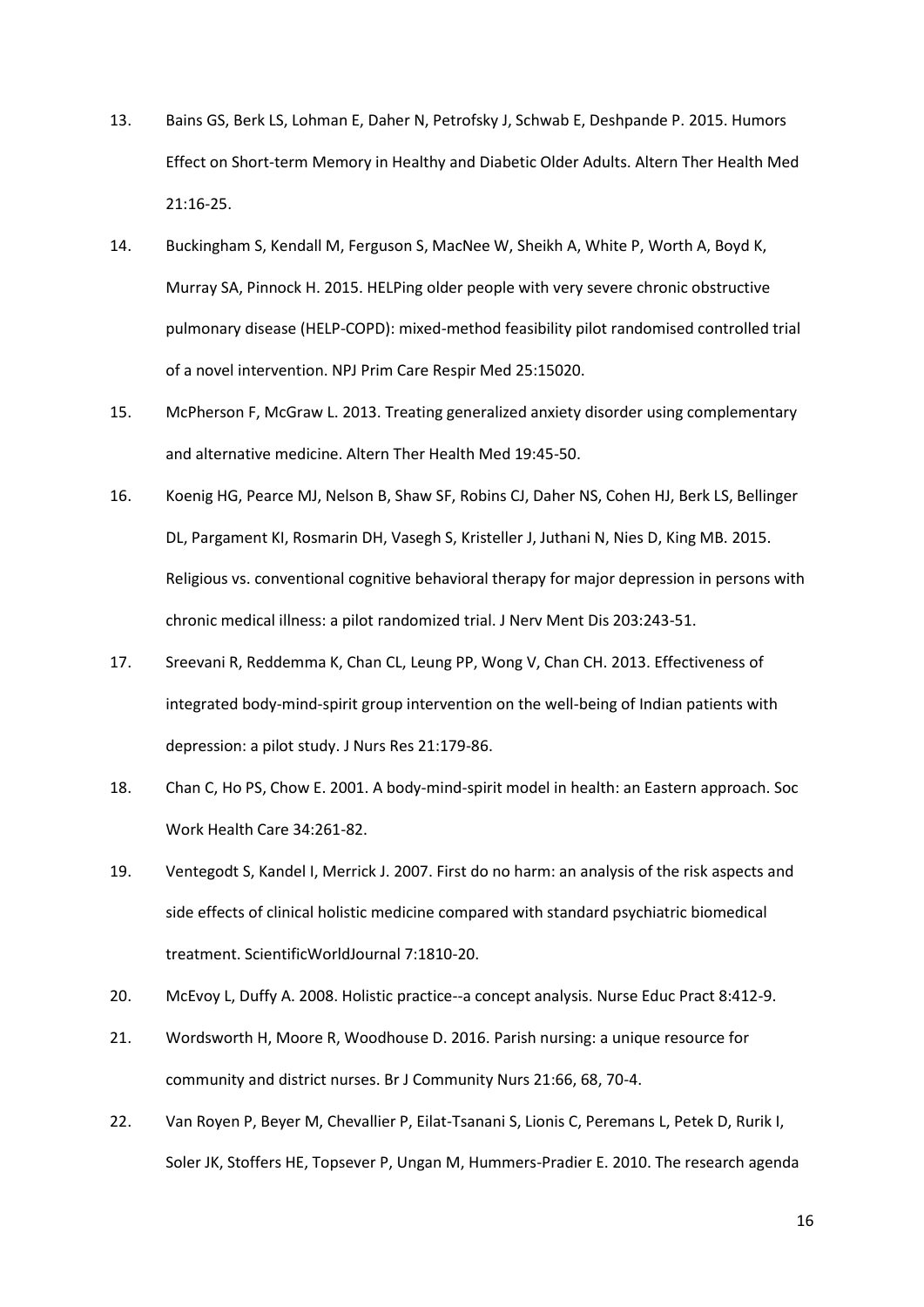for general practice/family medicine and primary health care in Europe. Part 3. Results: person centred care, comprehensive and holistic approach. Eur J Gen Pract 16:113-9.

- 23. Snowden A, Young J, White C, Murray E, Richard C, Lussier MT, MacArthur E, Storey D, Schipani S, Wheatley D, McMahon J, Ross E. 2015. Evaluating holistic needs assessment in outpatient cancer care--a randomised controlled trial: the study protocol. BMJ Open 5:e006840.
- 24. Freeman J. 2005. Towards a definition of holism. Br J Gen Pract 55:154-5.
- 25. Pietroni P. 1997. Is complementary medicine holistic? Complement Ther Nurs Midwifery 3:9- 11.
- 26. Holt GA, Hall EL. 1983. Potentials for holism in pharmacy. Am Pharm NS23:38-41.
- 27. McKee J. 1988. Holistic health and the critique of Western medicine. Soc Sci Med 26:775-84.
- 28. Theadom A, Cropley M, Smith HE, Feigin VL, McPherson K. 2015. Mind and body therapy for fibromyalgia. Cochrane Database Syst Rev doi:10.1002/14651858.CD001980.pub3:CD001980.
- 29. Rentala S, Fong TC, Nattala P, Chan CL, Konduru R. 2015. Effectiveness of body-mind-spirit intervention on well-being, functional impairment and quality of life among depressive patients - a randomized controlled trial. J Adv Nurs 71:2153-63.
- 30. Jorna M, Ball K, Salmon J. 2006. Effects of a holistic health program on women's physical activity and mental and spiritual health. J Sci Med Sport 9:395-401.
- 31. Chan CH, Chan CL, Ng EH, Ho PC, Chan TH, Lee GL, Hui WH. 2012. Incorporating spirituality in psychosocial group intervention for women undergoing in vitro fertilization: a prospective randomized controlled study. Psychol Psychother 85:356-73.
- 32. Hsiao FH, Jow GM, Lai YM, Chen YT, Wang KC, Ng SM, Ho RT, Chan CL, Yang TT. 2011. The long-term effects of psychotherapy added to pharmacotherapy on morning to evening diurnal cortisol patterns in outpatients with major depression. Psychother Psychosom 80:166-72.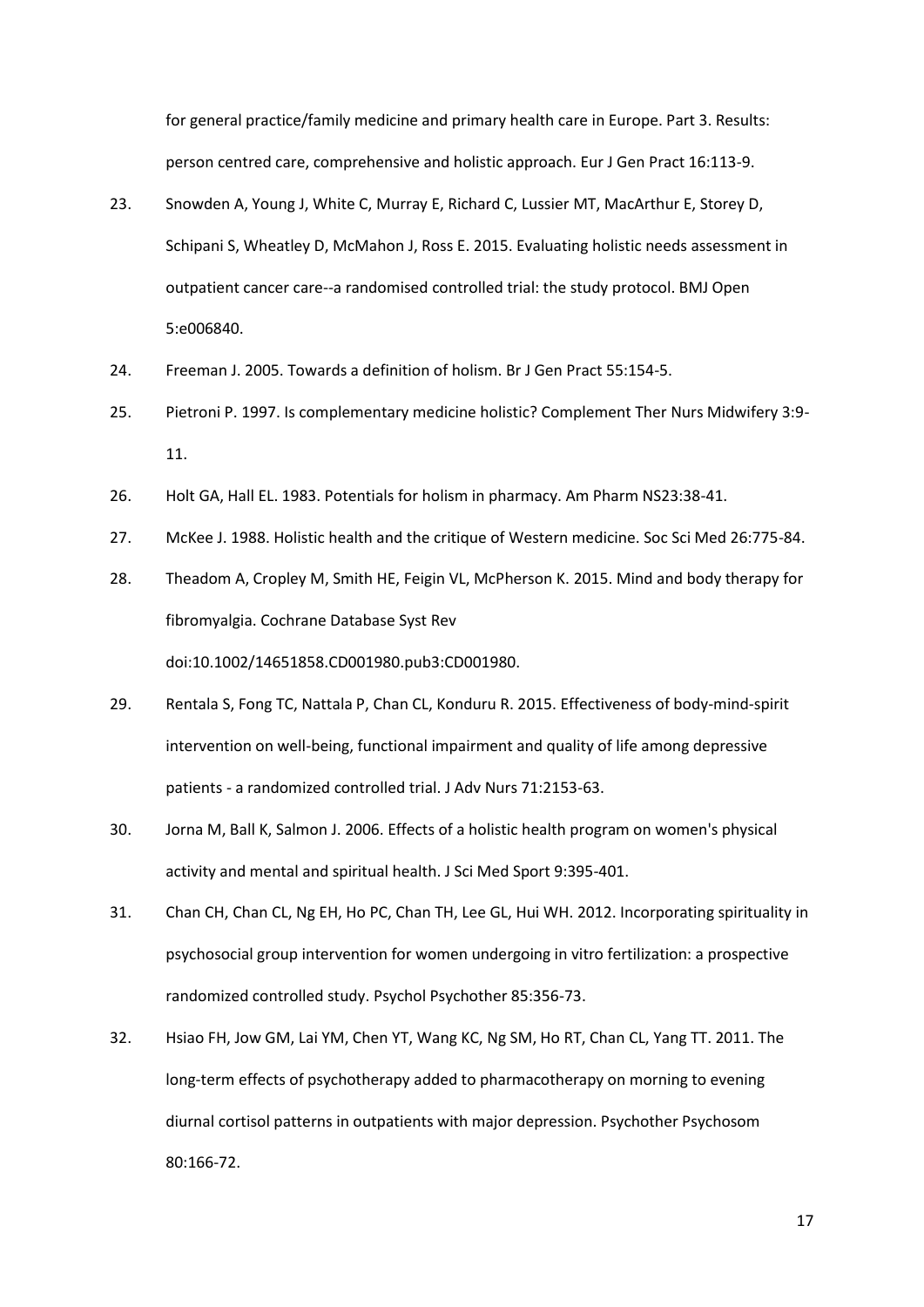- 33. Liu CJ, Hsiung PC, Chang KJ, Liu YF, Wang KC, Hsiao FH, Ng SM, Chan CL. 2008. A study on the efficacy of body-mind-spirit group therapy for patients with breast cancer. J Clin Nurs 17:2539-49.
- 34. Mytko JJ, Knight SJ. 1999. Body, mind and spirit: towards the integration of religiosity and spirituality in cancer quality of life research. Psychooncology 8:439-50.
- 35. Koenig HG. 2008. Concerns about measuring "spirituality" in research. J Nerv Ment Dis 196:349-55.
- 36. Targ EF, Levine EG. 2002. The efficacy of a mind-body-spirit group for women with breast cancer: a randomized controlled trial. Gen Hosp Psychiatry 24:238-48.
- 37. Eardley S, Brien S, Little P, Prescott P, Lewith G. 2013. Professional kinesiology practice for chronic low back pain: single-blind, randomised controlled pilot study. Forsch Komplementmed 20:180-8.
- 38. Andersson S, Sundberg T, Johansson E, Falkenberg T. 2012. Patients' experiences and perceptions of integrative care for back and neck pain. Altern Ther Health Med 18:25-32.
- 39. Damasio AR. 1994. Decartes' error: emotion, reason, and the human brain, AVON BOOKS ed, New York.
- 40. Organisation WH. 2013. WHO traditional medicine strategy 2014-2023, Geneva, Switzerland.
- 41. Luskin F. 2004. Transformative practices for integrating mind-body-spirit. J Altern Complement Med 10 Suppl 1:S15-23.
- 42. board Psapce. 2016. Spirituality in Cancer Care. Bethesda, MD: National Cancer Institute. [https://www.ncbi.nlm.nih.gov/books/NBK66000/.](https://www.ncbi.nlm.nih.gov/books/NBK66000/) Accessed November 2016.
- 43. HDL N. 2002. Spiritual care in NHS Scotland: guidelines on chaplaincy and spiritual care in the NHS in Scotland. Edinburgh: Scottish Executive.
- 44. Stein EM, Kolidas E, Moadel A. 2015. Do spiritual patients want spiritual interventions?: A qualitative exploration of underserved cancer patients' perspectives on religion and spirituality. Palliat Support Care 13:19-25.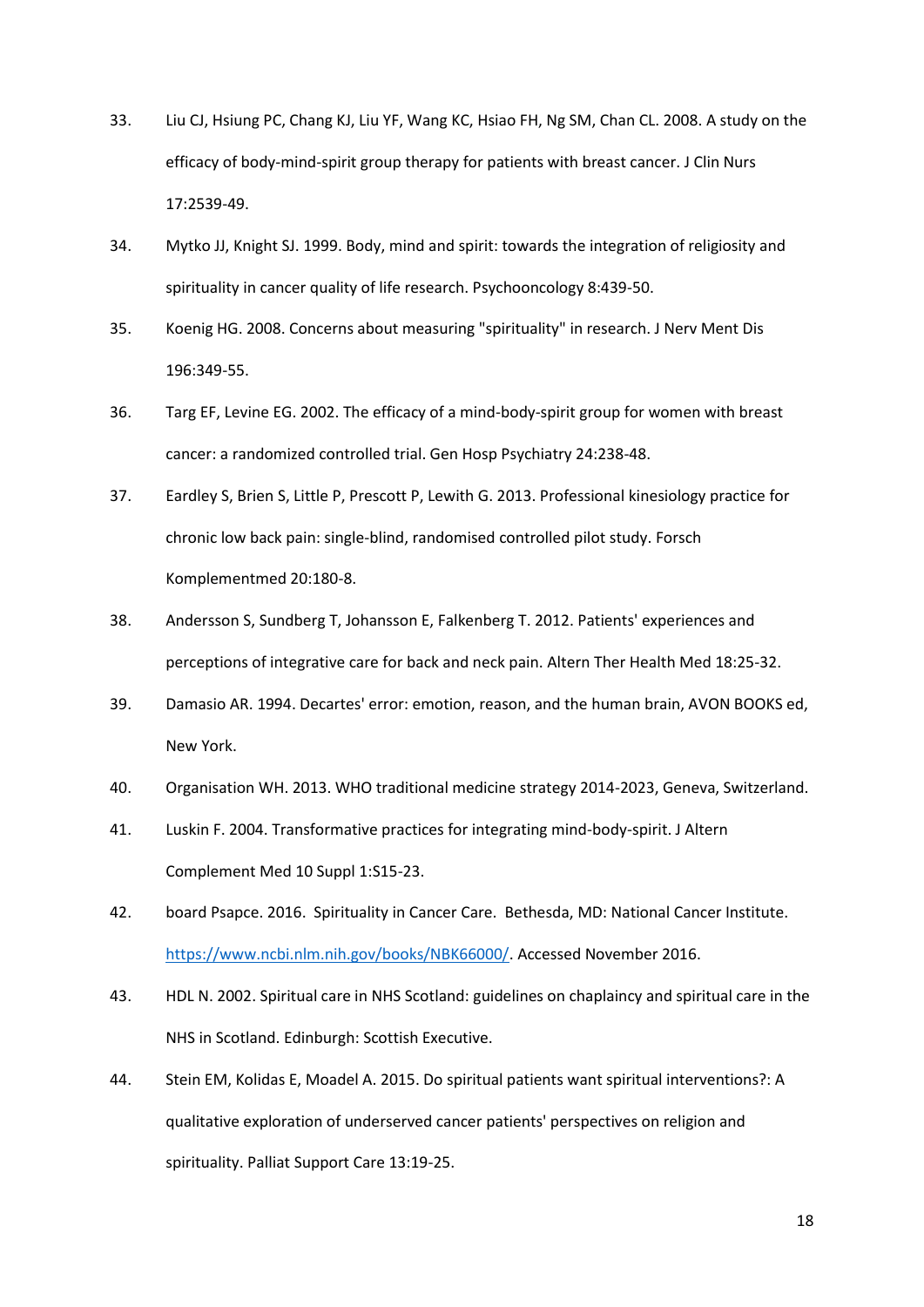- 45. Huguelet P, Mohr S, Betrisey C, Borras L, Gillieron C, Marie AM, Rieben I, Perroud N, Brandt PY. 2011. A randomized trial of spiritual assessment of outpatients with schizophrenia: patients' and clinicians' experience. Psychiatr Serv 62:79-86.
- 46. World Health Organization 2003. WHO definition of palliative care, *on* World Health Organization. Accessed November 2016.
- 47. Balboni MJ, Babar A, Dillinger J, Phelps AC, George E, Block SD, Kachnic L, Hunt J, Peteet J, Prigerson HG, VanderWeele TJ, Balboni TA. 2011. "It depends": viewpoints of patients, physicians, and nurses on patient-practitioner prayer in the setting of advanced cancer. J Pain Symptom Manage 41:836-47.
- 48. Garland SN, Carlson LE, Cook S, Lansdell L, Speca M. 2007. A non-randomized comparison of mindfulness-based stress reduction and healing arts programs for facilitating post-traumatic growth and spirituality in cancer outpatients. Support Care Cancer 15:949-61.
- 49. Lyon ME, Jacobs S, Briggs L, Cheng YI, Wang J. 2014. A longitudinal, randomized, controlled trial of advance care planning for teens with cancer: anxiety, depression, quality of life, advance directives, spirituality. J Adolesc Health 54:710-7.
- 50. Toussaint L, Barry M, Bornfriend L, Markman M. 2014. Restore: the journey toward selfforgiveness: a randomized trial of patient education on self-forgiveness in cancer patients and caregivers. J Health Care Chaplain 20:54-74.
- 51. Rosendahl J, Tigges-Limmer K, Gummert J, Dziewas R, Albes JM, Strauss B. 2013. Bypass surgery with psychological and spiritual support (the BY.PASS Study): results of a pragmatic trial based on patients' preference. Psychother Psychosom 82:35-44.
- 52. Lowther K, Selman L, Simms V, Gikaara N, Ahmed A, Ali Z, Kariuki H, Sherr L, Higginson IJ, Harding R. 2015. Nurse-led palliative care for HIV-positive patients taking antiretroviral therapy in Kenya: a randomised controlled trial. Lancet HIV 2:e328-34.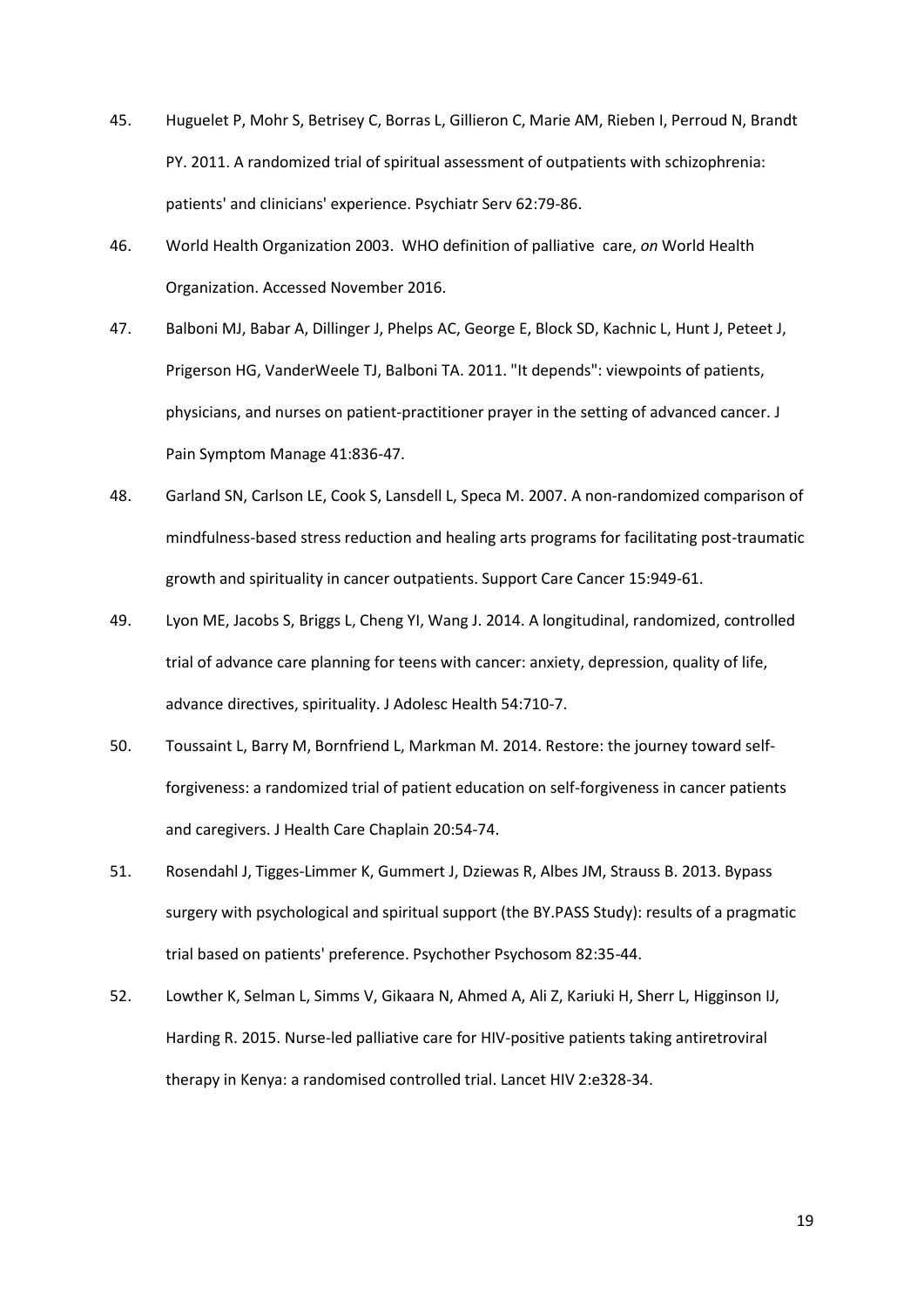- 53. Unterrainer HF, Eisner AJ, Pollheimer E, Ackermann A, Kaufmann P, Fink A, Kapfhammer HP. 2014. [Religious/spiritual well-being in mentally ill persons III: first results of a body-centered awareness meditation for in-patient rehabilitation]. Neuropsychiatr 28:114-20.
- 54. le Gallez P, Dimmock S, Bird HA. 2000. Spiritual healing as adjunct therapy for rheumatoid arthritis. Br J Nurs 9:695-700.
- 55. Sansone RA, Sansone LA. 2010. Gratitude and well being: the benefits of appreciation. Psychiatry (Edgmont) 7:18-22.
- 56. Worthington EL, van Oyen Witvliet C, Lerner AJ, Scherer M. 2005. Forgiveness in health research and medical practice. Explore (NY) 1:169-76.
- 57. Waldfogel S. 1997. Spirituality in medicine. Prim Care 24:963-76.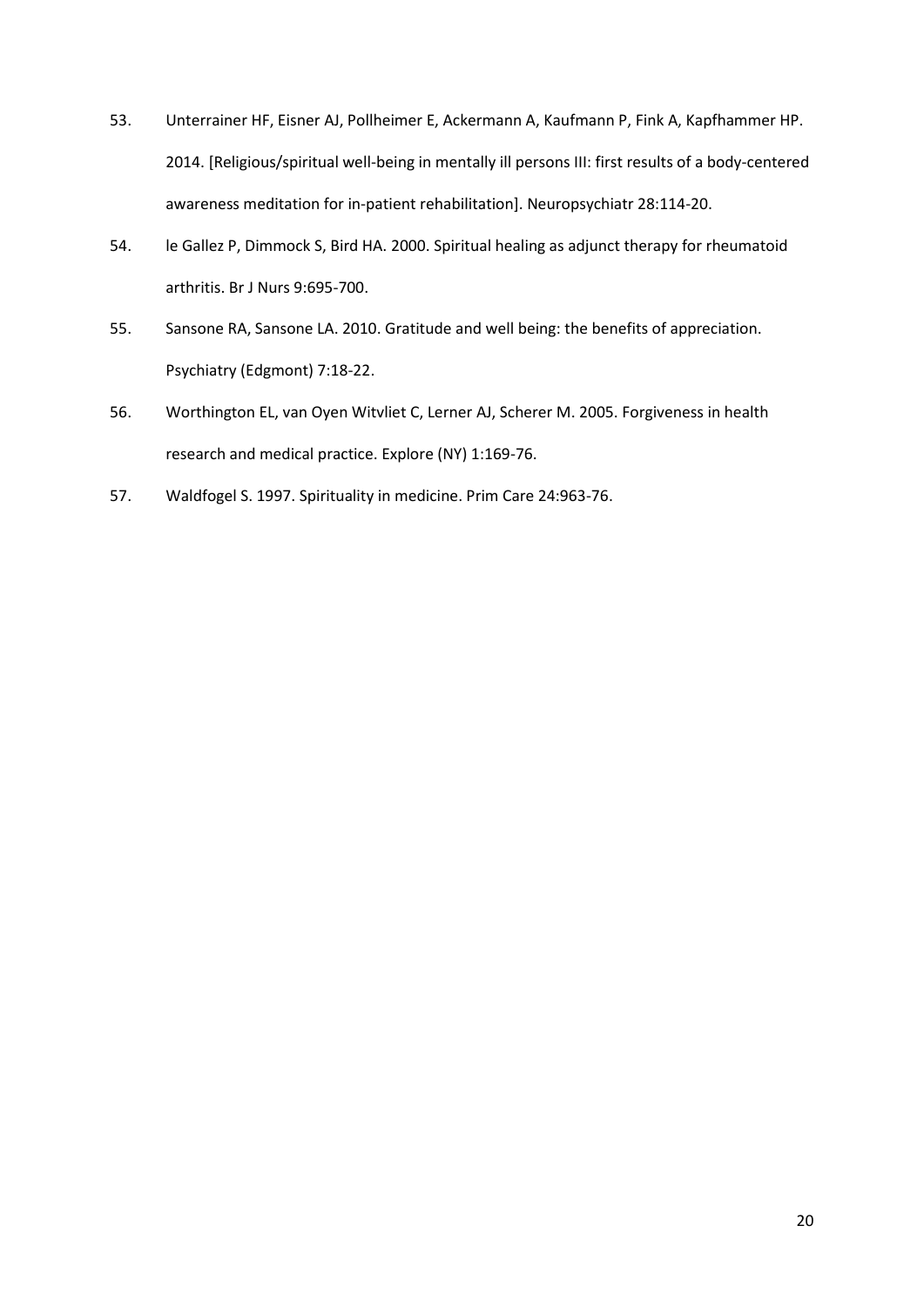# Figure 1: Illustration of holistic health



Legend: Figure 1 illustrates how the body-mind-spirit unit is in perfect balance to provide health. It also shows (arrow) how this equilibrium is disturbed by disease(s) (here in the body, but that could occur in any part) and how different groups (callout boxes) work to restore this disrupted balance. Holology regroups all of these actions in one setting.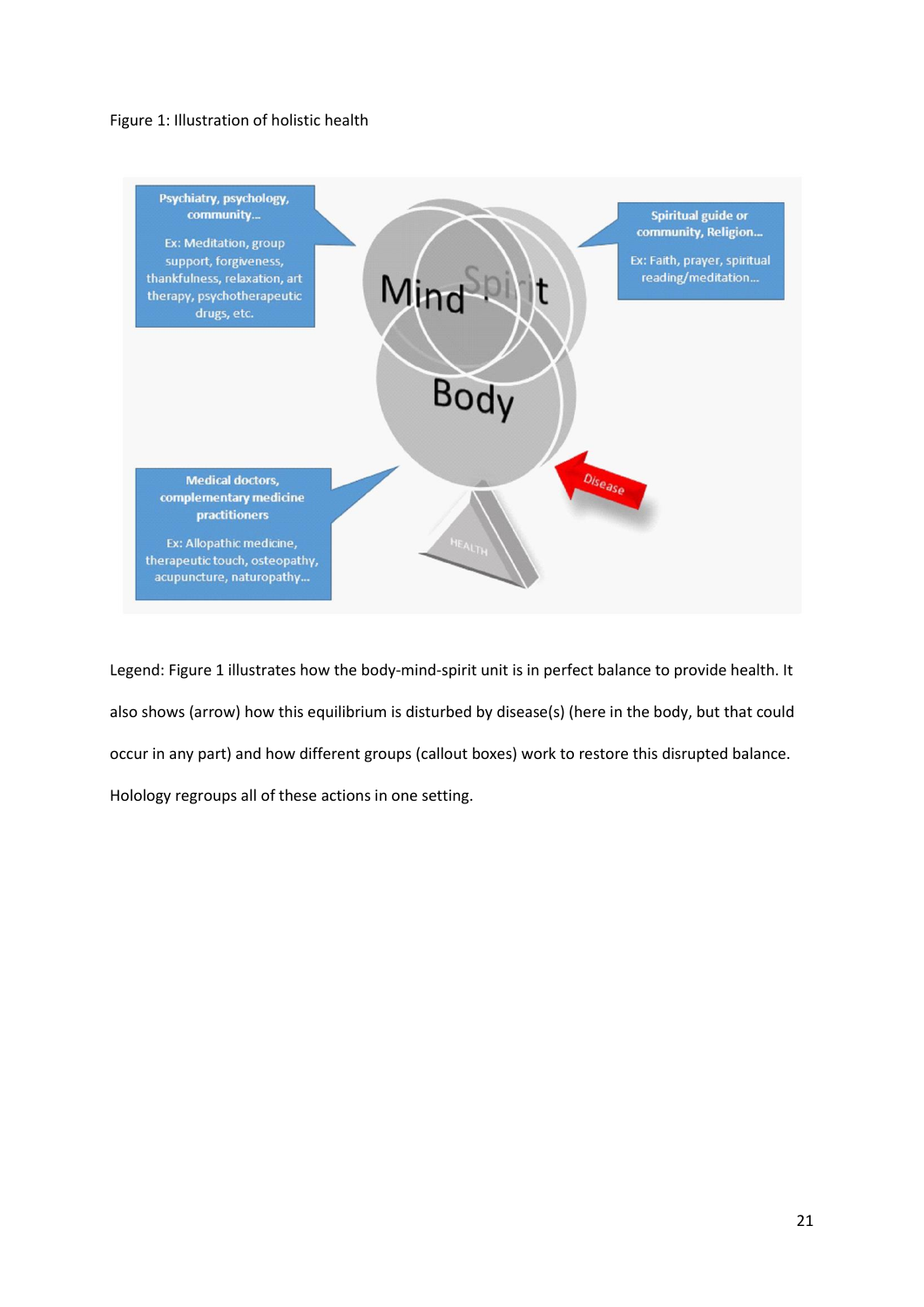Table 1: How to Structure a Holology Consultation

|                           | <b>Holology Component</b>           |                                       |                                               |  |  |
|---------------------------|-------------------------------------|---------------------------------------|-----------------------------------------------|--|--|
| <b>Consultation Focus</b> | Body                                | Mind                                  | Spirit                                        |  |  |
| Look for wounds           | History of the actual symptoms      | Unforgiveness, bitterness,            | <b>Current beliefs</b>                        |  |  |
|                           |                                     |                                       | Past or current spiritual experiences (how    |  |  |
|                           |                                     |                                       | the patient qualifies them: good or bad)      |  |  |
| Look for symptoms/pain    | Do symptoms form known              | Anxiety, social difficulties,         | 'Disconnectedness' (with the world, with      |  |  |
|                           | syndrome(s)?                        | loneliness,                           | God, ), failure, incompleteness,              |  |  |
|                           | Do syndromes form known diseases?   | depression,                           | dissatisfaction with life,                    |  |  |
|                           | Are they confirmed by biological or |                                       |                                               |  |  |
|                           | radiological exams?                 |                                       |                                               |  |  |
| Seek help                 | Organ specialists, peers' advice,   | Psychiatrist, psychologist, patient's | Spiritual guides (chaplains, pastors, priest, |  |  |
|                           |                                     | family and friends                    | imam, etc.)                                   |  |  |